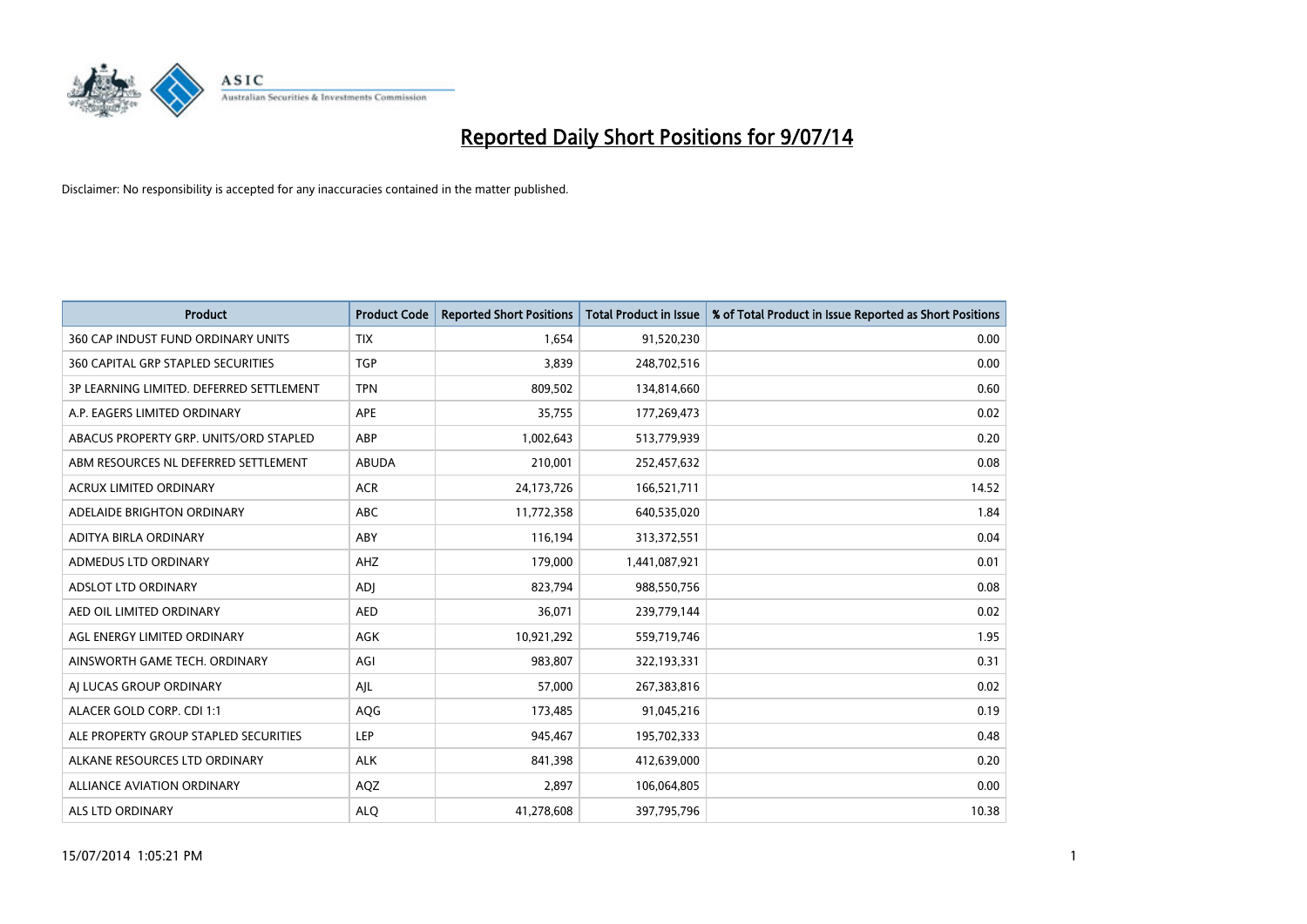

| <b>Product</b>                          | <b>Product Code</b> | <b>Reported Short Positions</b> | <b>Total Product in Issue</b> | % of Total Product in Issue Reported as Short Positions |
|-----------------------------------------|---------------------|---------------------------------|-------------------------------|---------------------------------------------------------|
| ALTIUM LIMITED ORDINARY                 | <b>ALU</b>          | 43,319                          | 113,272,762                   | 0.04                                                    |
| ALTONA MINING LTD ORDINARY              | <b>AOH</b>          | 224,645                         | 532,579,704                   | 0.04                                                    |
| ALUMINA LIMITED ORDINARY                | <b>AWC</b>          | 84,380,160                      | 2,806,225,615                 | 3.01                                                    |
| AMALGAMATED HOLDINGS ORDINARY           | <b>AHD</b>          | 8,932                           | 157,864,530                   | 0.01                                                    |
| AMCOM TELECOMM, ORDINARY                | <b>AMM</b>          | 2,310,786                       | 264,835,089                   | 0.87                                                    |
| AMCOR LIMITED ORDINARY                  | <b>AMC</b>          | 5,836,432                       | 1,206,684,923                 | 0.48                                                    |
| AMP CAPITAL CHINA ORDINARY UNITS        | AGF                 | 10,984,000                      | 374,593,484                   | 2.93                                                    |
| AMP LIMITED ORDINARY                    | AMP                 | 30,559,028                      | 2,957,737,964                 | 1.03                                                    |
| ANSELL LIMITED ORDINARY                 | <b>ANN</b>          | 5,801,207                       | 152,937,881                   | 3.79                                                    |
| ANTARES ENERGY LTD ORDINARY             | AZZ                 | 431,715                         | 255,000,000                   | 0.17                                                    |
| ANZ BANKING GRP LTD CAP NOTE 2          | ANZPE               | 190                             | 16,100,000                    | 0.00                                                    |
| ANZ BANKING GRP LTD ORDINARY            | ANZ                 | 6,827,633                       | 2,756,583,456                 | 0.25                                                    |
| APA GROUP STAPLED SECURITIES            | APA                 | 13,974,592                      | 835,750,807                   | 1.67                                                    |
| APN NEWS & MEDIA ORDINARY               | <b>APN</b>          | 1,883,296                       | 1,029,041,356                 | 0.18                                                    |
| AQUARIUS PLATINUM. ORDINARY             | AQP                 | 2,304,449                       | 1,464,310,359                 | 0.16                                                    |
| AQUILA RESOURCES ORDINARY               | <b>AQA</b>          | 274,745                         | 411,804,442                   | 0.07                                                    |
| ARB CORPORATION ORDINARY                | ARP                 | 1,642,473                       | 72,493,302                    | 2.27                                                    |
| ARDENT LEISURE GROUP STAPLED SECURITIES | AAD                 | 4,905,992                       | 405,055,708                   | 1.21                                                    |
| ARENA REIT. ORDINARY UNITS              | <b>ARF</b>          | 25,139                          | 211,495,653                   | 0.01                                                    |
| ARISTOCRAT LEISURE ORDINARY             | ALL                 | 3,821,226                       | 551,418,047                   | 0.69                                                    |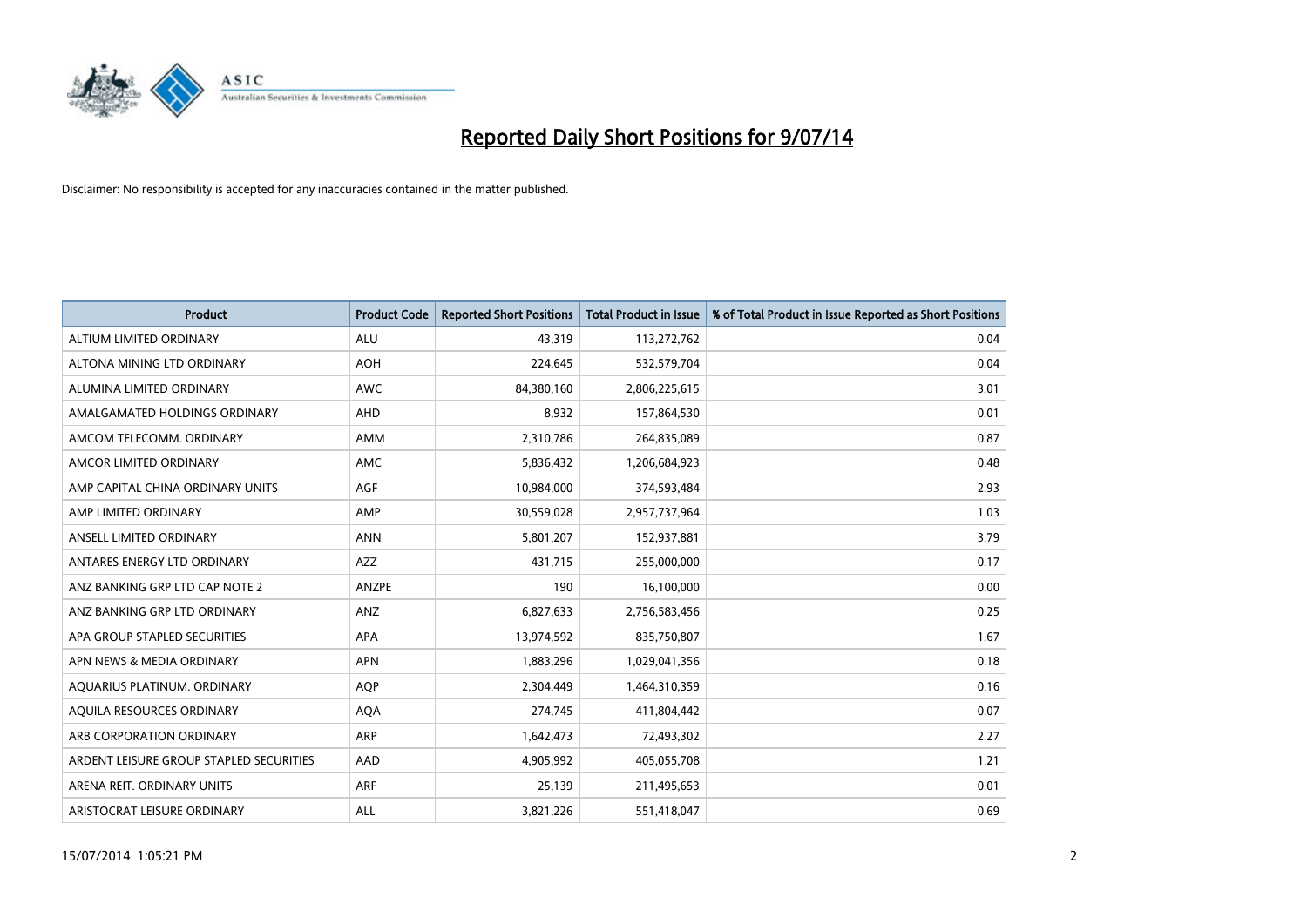

| <b>Product</b>                            | <b>Product Code</b> | <b>Reported Short Positions</b> | <b>Total Product in Issue</b> | % of Total Product in Issue Reported as Short Positions |
|-------------------------------------------|---------------------|---------------------------------|-------------------------------|---------------------------------------------------------|
| ARRIUM LTD ORDINARY                       | ARI                 | 30,121,590                      | 1,366,183,142                 | 2.20                                                    |
| ASALEO CARE LIMITED ORDINARY              | <b>AHY</b>          | 3,940,000                       | 603,059,070                   | 0.65                                                    |
| ASCIANO LIMITED ORDINARY                  | <b>AIO</b>          | 12,527,841                      | 975,385,664                   | 1.28                                                    |
| ASG GROUP LIMITED ORDINARY                | <b>ASZ</b>          | 562,788                         | 206,720,839                   | 0.27                                                    |
| ASPEN GROUP ORD/UNITS STAPLED             | <b>APZ</b>          | 21,742                          | 119,948,774                   | 0.02                                                    |
| ASTRO JAP PROP GROUP STAPLED US PROHIBIT. | AJA                 | 23,473                          | 67,211,752                    | 0.03                                                    |
| ASX LIMITED ORDINARY                      | ASX                 | 4,997,427                       | 193,595,162                   | 2.58                                                    |
| ATLAS IRON LIMITED ORDINARY               | <b>AGO</b>          | 103,098,300                     | 915,496,158                   | 11.26                                                   |
| ATRUM COAL NL ORDINARY                    | <b>ATU</b>          | 361,382                         | 76,305,842                    | 0.47                                                    |
| AURIZON HOLDINGS LTD ORDINARY             | AZJ                 | 6,647,476                       | 2,137,284,503                 | 0.31                                                    |
| AURORA OIL & GAS ORDINARY                 | AUT                 | 15,477                          | 448,785,778                   | 0.00                                                    |
| AUSDRILL LIMITED ORDINARY                 | ASL                 | 23,631,129                      | 312,277,224                   | 7.57                                                    |
| AUSENCO LIMITED ORDINARY                  | AAX                 | 2,971,913                       | 168,449,799                   | 1.76                                                    |
| <b>AUSTAL LIMITED ORDINARY</b>            | ASB                 | 202,240                         | 346, 379, 377                 | 0.06                                                    |
| AUSTBROKERS HOLDINGS ORDINARY             | <b>AUB</b>          | 400,219                         | 59,955,596                    | 0.67                                                    |
| AUSTIN ENGINEERING ORDINARY               | ANG                 | 1,397,627                       | 84,274,004                    | 1.66                                                    |
| AUSTRALAND PROPERTY STAPLED SECURITY      | <b>ALZ</b>          | 111,698                         | 578,984,528                   | 0.02                                                    |
| AUSTRALIAN AGRICULT, ORDINARY             | AAC                 | 3,511,378                       | 532,474,721                   | 0.66                                                    |
| AUSTRALIAN FOUNDAT, ORDINARY              | AFI                 | 100                             | 1,049,055,166                 | 0.00                                                    |
| AUSTRALIAN INFR LTD ORDINARY              | <b>AIX</b>          | 14,364                          | 620,733,944                   | 0.00                                                    |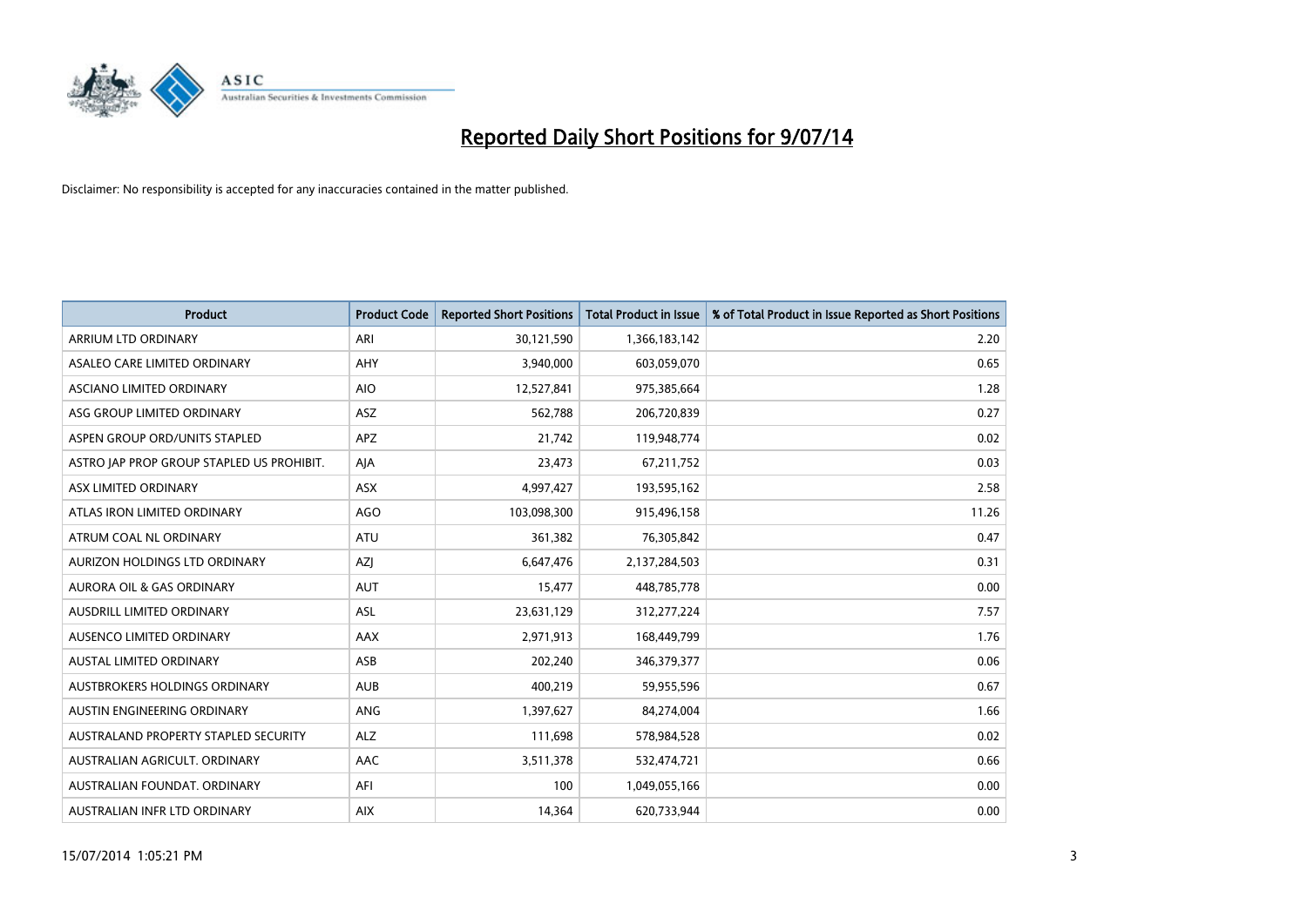

| <b>Product</b>                      | <b>Product Code</b> | <b>Reported Short Positions</b> | <b>Total Product in Issue</b> | % of Total Product in Issue Reported as Short Positions |
|-------------------------------------|---------------------|---------------------------------|-------------------------------|---------------------------------------------------------|
| AUSTRALIAN PHARM, ORDINARY          | API                 | 10,749,203                      | 488,115,883                   | 2.20                                                    |
| AUTOMOTIVE HOLDINGS ORDINARY        | AHE                 | 414,319                         | 306,437,941                   | 0.14                                                    |
| AVANCO RESOURCES LTD ORDINARY       | AVB                 | 89,724                          | 1,661,675,855                 | 0.01                                                    |
| AVEO GROUP STAPLED SECURITIES       | AOG                 | 11,034,997                      | 500,111,460                   | 2.21                                                    |
| AWE LIMITED ORDINARY                | AWE                 | 1,760,763                       | 522,696,385                   | 0.34                                                    |
| <b>AZONTO PET LTD ORDINARY</b>      | APY                 | $\mathbf{1}$                    | 1,158,625,100                 | 0.00                                                    |
| AZUMAH RESOURCES ORDINARY           | <b>AZM</b>          | $\mathbf{1}$                    | 356,189,096                   | 0.00                                                    |
| BANDANNA ENERGY ORDINARY            | <b>BND</b>          | 23,973,813                      | 528,481,199                   | 4.54                                                    |
| BANK OF QUEENSLAND. ORDINARY        | <b>BOQ</b>          | 1,858,410                       | 362,516,534                   | 0.51                                                    |
| <b>BANNERMAN RESOURCES ORDINARY</b> | <b>BMN</b>          | 199,998                         | 326,653,076                   | 0.06                                                    |
| <b>BASE RES LIMITED ORDINARY</b>    | <b>BSE</b>          | 5,517,119                       | 561,840,029                   | 0.98                                                    |
| BATHURST RES LTD. ORDINARY          | <b>BRL</b>          | 1,558,214                       | 944,931,961                   | 0.16                                                    |
| BC IRON LIMITED ORDINARY            | <b>BCI</b>          | 3,146,021                       | 124,345,439                   | 2.53                                                    |
| BEACH ENERGY LIMITED ORDINARY       | <b>BPT</b>          | 15,776,295                      | 1,292,897,809                 | 1.22                                                    |
| BEADELL RESOURCE LTD ORDINARY       | <b>BDR</b>          | 21,003,198                      | 798,657,280                   | 2.63                                                    |
| BEGA CHEESE LTD ORDINARY            | <b>BGA</b>          | 649,158                         | 152,245,802                   | 0.43                                                    |
| BENDIGO AND ADELAIDE ORDINARY       | <b>BEN</b>          | 11,480,847                      | 447,880,513                   | 2.56                                                    |
| BENITEC BIOPHARMA ORDINARY          | <b>BLT</b>          | 1,395                           | 114,898,793                   | 0.00                                                    |
| BENTHAM IMF LTD ORDINARY            | <b>IMF</b>          | 3,973,937                       | 165,370,269                   | 2.40                                                    |
| BERKELEY RESOURCES ORDINARY         | <b>BKY</b>          | 8,353                           | 180,361,323                   | 0.00                                                    |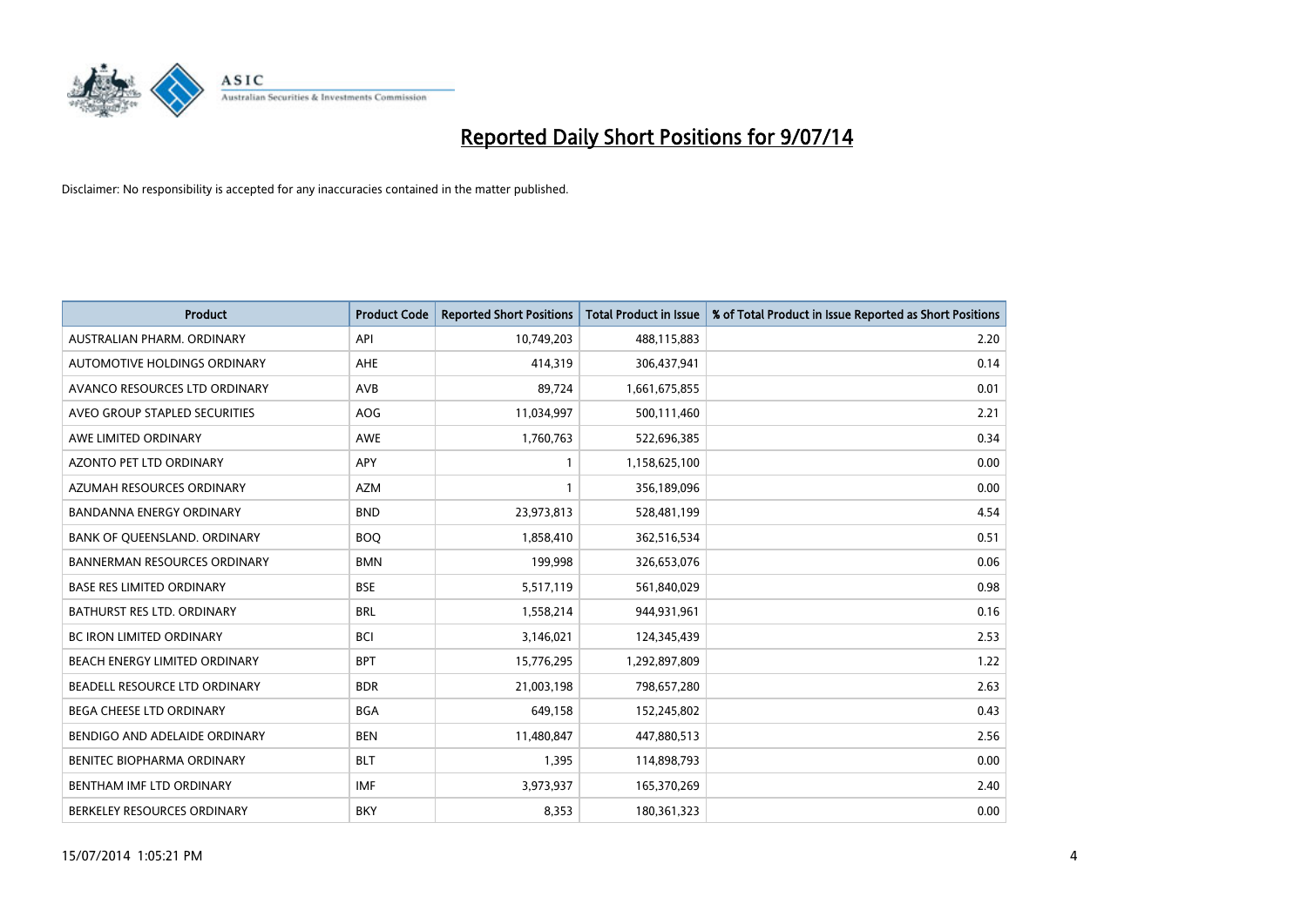

| <b>Product</b>                                | <b>Product Code</b> | <b>Reported Short Positions</b> | <b>Total Product in Issue</b> | % of Total Product in Issue Reported as Short Positions |
|-----------------------------------------------|---------------------|---------------------------------|-------------------------------|---------------------------------------------------------|
| BETASHARES ASX RES ETF UNITS                  | <b>ORE</b>          | 512,000                         | 2,922,150                     | 17.52                                                   |
| BHP BILLITON LIMITED ORDINARY                 | <b>BHP</b>          | 6,285,125                       | 3,211,691,105                 | 0.20                                                    |
| <b>BIGAIR GROUP LIMITED ORDINARY</b>          | <b>BGL</b>          | 42,178                          | 172,872,340                   | 0.02                                                    |
| <b>BILLABONG ORDINARY</b>                     | <b>BBG</b>          | 12,905,598                      | 990,370,034                   | 1.30                                                    |
| <b>BIONOMICS LIMITED ORDINARY</b>             | <b>BNO</b>          | 4,695                           | 417,356,567                   | 0.00                                                    |
| <b>BLACKMORES LIMITED ORDINARY</b>            | <b>BKL</b>          | 7,256                           | 17,113,392                    | 0.04                                                    |
| <b>BLACKTHORN RESOURCES ORD US PROHIBITED</b> | <b>BTR</b>          | 4,019                           | 164,285,950                   | 0.00                                                    |
| <b>BLUESCOPE STEEL LTD ORDINARY</b>           | <b>BSL</b>          | 686,956                         | 558,848,896                   | 0.12                                                    |
| <b>BOART LONGYEAR ORDINARY</b>                | <b>BLY</b>          | 38,117,004                      | 461,163,412                   | 8.27                                                    |
| <b>BORAL LIMITED, ORDINARY</b>                | <b>BLD</b>          | 18,537,047                      | 782,736,249                   | 2.37                                                    |
| <b>BRADKEN LIMITED ORDINARY</b>               | <b>BKN</b>          | 15,668,130                      | 171,027,249                   | 9.16                                                    |
| <b>BRAMBLES LIMITED ORDINARY</b>              | <b>BXB</b>          | 1,537,946                       | 1,563,421,437                 | 0.10                                                    |
| BREVILLE GROUP LTD ORDINARY                   | <b>BRG</b>          | 3,734,559                       | 130,095,322                   | 2.87                                                    |
| <b>BRICKWORKS LIMITED ORDINARY</b>            | <b>BKW</b>          | 83,277                          | 148,038,996                   | 0.06                                                    |
| <b>BROCKMAN MINING LTD ORDINARY</b>           | <b>BCK</b>          | 414,026                         | 8,381,982,131                 | 0.00                                                    |
| BT INVESTMENT MNGMNT ORDINARY                 | <b>BTT</b>          | 58,970                          | 284,384,906                   | 0.02                                                    |
| <b>BURSON GROUP LTD ORDINARY</b>              | <b>BAP</b>          | 11,522                          | 163,585,666                   | 0.01                                                    |
| <b>BURU ENERGY ORDINARY</b>                   | <b>BRU</b>          | 18,520,135                      | 298,505,530                   | 6.20                                                    |
| <b>BWP TRUST ORDINARY UNITS</b>               | <b>BWP</b>          | 8,677,725                       | 634,395,195                   | 1.37                                                    |
| CABCHARGE AUSTRALIA ORDINARY                  | CAB                 | 10,046,248                      | 120,430,683                   | 8.34                                                    |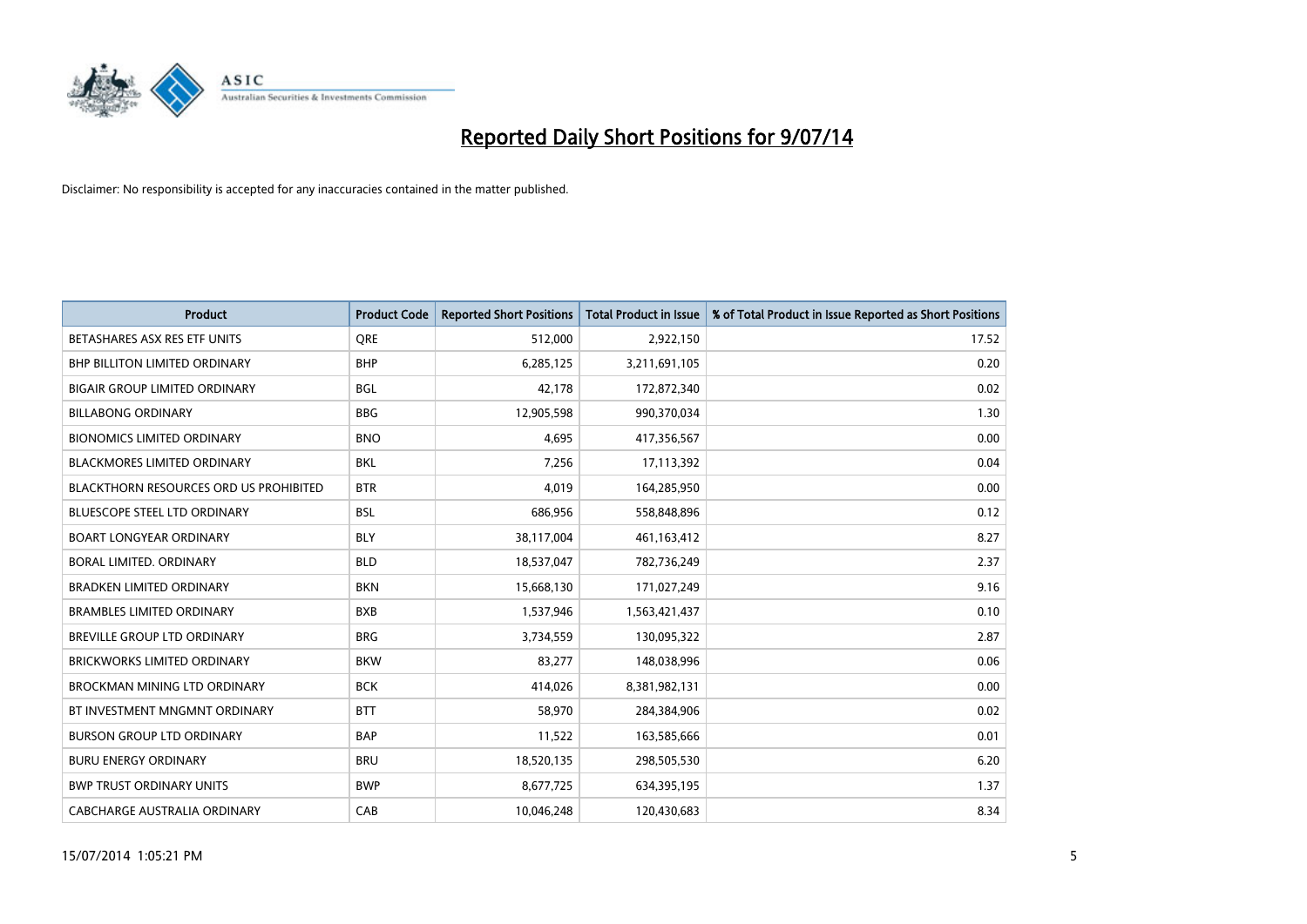

| <b>Product</b>                          | <b>Product Code</b> | <b>Reported Short Positions</b> | <b>Total Product in Issue</b> | % of Total Product in Issue Reported as Short Positions |
|-----------------------------------------|---------------------|---------------------------------|-------------------------------|---------------------------------------------------------|
| CALTEX AUSTRALIA ORDINARY               | <b>CTX</b>          | 3,231,666                       | 270,000,000                   | 1.20                                                    |
| <b>CAPITOL HEALTH ORDINARY</b>          | CAJ                 | 306,591                         | 431,180,115                   | 0.07                                                    |
| <b>CARDNO LIMITED ORDINARY</b>          | CDD                 | 7,595,624                       | 163,266,973                   | 4.65                                                    |
| <b>CARINDALE PROPERTY UNIT</b>          | <b>CDP</b>          | 122                             | 70,000,000                    | 0.00                                                    |
| CARNARVON PETROLEUM ORDINARY            | <b>CVN</b>          | 734                             | 987,176,977                   | 0.00                                                    |
| CARSALES.COM LTD ORDINARY               | <b>CRZ</b>          | 6,614,364                       | 237,828,965                   | 2.78                                                    |
| <b>CASH CONVERTERS ORDINARY</b>         | CCV                 | 9,603,266                       | 428,886,124                   | 2.24                                                    |
| CEDAR WOODS PROP. ORDINARY              | <b>CWP</b>          | 215,106                         | 78,336,371                    | 0.27                                                    |
| CENTRAL PETROLEUM ORDINARY              | <b>CTP</b>          | 1,693,084                       | 348,718,957                   | 0.49                                                    |
| <b>CERAMIC FUEL CELLS ORDINARY</b>      | <b>CFU</b>          | 4,058                           | 2,507,761,565                 | 0.00                                                    |
| CFS RETAIL TRUST GRP STAPLED SECURITIES | <b>CFX</b>          | 59,036,376                      | 3,018,050,810                 | 1.96                                                    |
| CHALLENGER DIV.PRO. STAPLED UNITS       | <b>CDI</b>          | 185                             | 214,101,013                   | 0.00                                                    |
| <b>CHALLENGER LIMITED ORDINARY</b>      | <b>CGF</b>          | 575,975                         | 530,862,585                   | 0.11                                                    |
| CHANDLER MACLEOD LTD ORDINARY           | <b>CMG</b>          | 48,748                          | 547,985,086                   | 0.01                                                    |
| CHARTER HALL GROUP STAPLED US PROHIBIT. | CHC                 | 329,678                         | 347,989,262                   | 0.09                                                    |
| <b>CHARTER HALL RETAIL UNITS</b>        | <b>COR</b>          | 9,789,840                       | 369,040,750                   | 2.65                                                    |
| <b>CHORUS LIMITED ORDINARY</b>          | <b>CNU</b>          | 131,581                         | 396,369,767                   | 0.03                                                    |
| COAL OF AFRICA LTD ORDINARY             | <b>CZA</b>          | 426                             | 1,048,368,613                 | 0.00                                                    |
| <b>COALSPUR MINES LTD ORDINARY</b>      | <b>CPL</b>          | 3,019,168                       | 641,544,455                   | 0.47                                                    |
| <b>COBAR CONSOLIDATED ORDINARY</b>      | CCU                 | 100,000                         | 329,715,353                   | 0.03                                                    |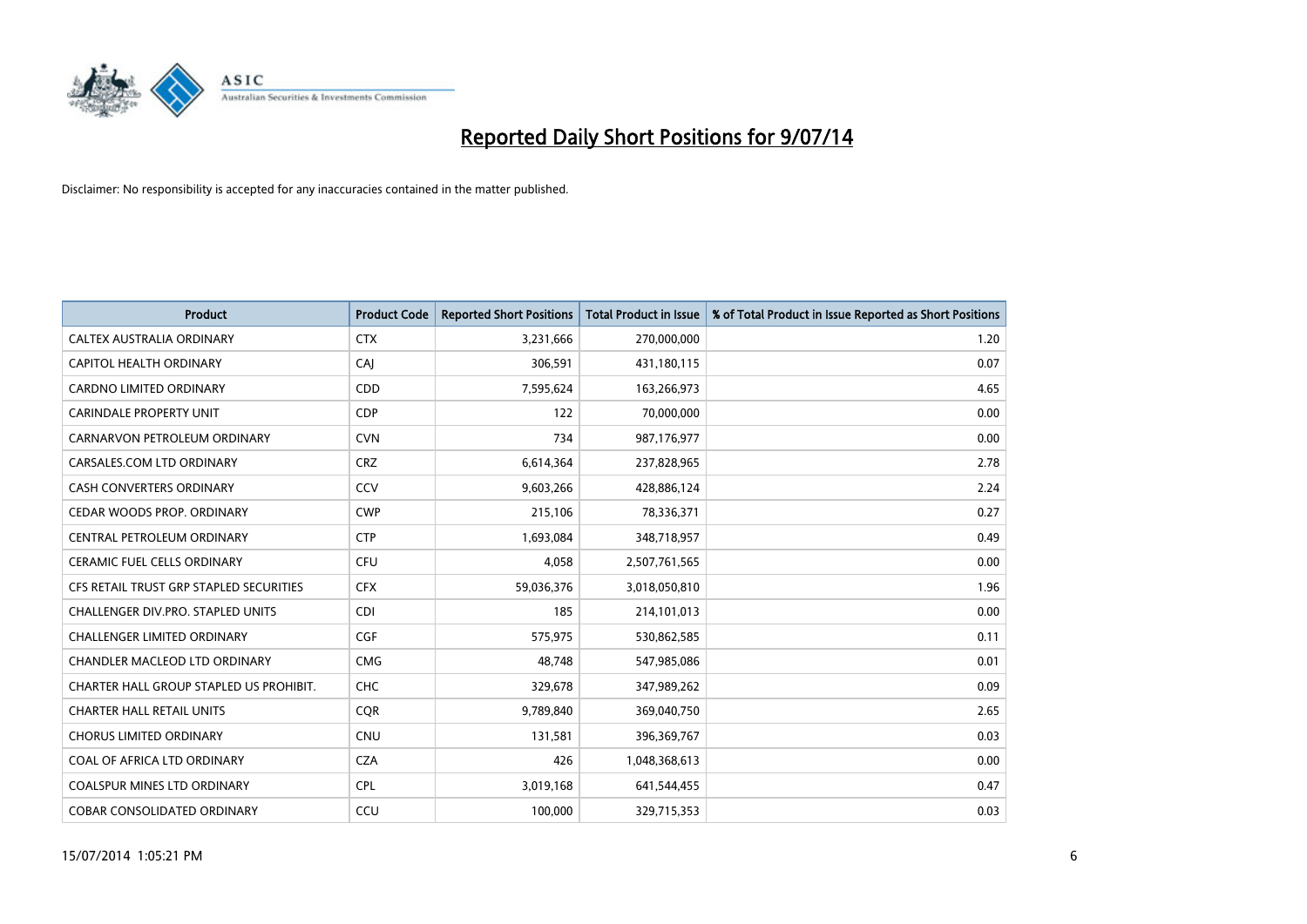

| <b>Product</b>                          | <b>Product Code</b> | <b>Reported Short Positions</b> | <b>Total Product in Issue</b> | % of Total Product in Issue Reported as Short Positions |
|-----------------------------------------|---------------------|---------------------------------|-------------------------------|---------------------------------------------------------|
| COCA-COLA AMATIL ORDINARY               | <b>CCL</b>          | 10,783,310                      | 763,590,249                   | 1.41                                                    |
| <b>COCHLEAR LIMITED ORDINARY</b>        | <b>COH</b>          | 10,440,767                      | 57,062,020                    | 18.30                                                   |
| <b>COCKATOO COAL ORDINARY</b>           | <b>COK</b>          | 167,987                         | 4,560,196,928                 | 0.00                                                    |
| CODAN LIMITED ORDINARY                  | <b>CDA</b>          | 620,124                         | 176,969,924                   | 0.35                                                    |
| <b>COFFEY INTERNATIONAL ORDINARY</b>    | COF                 | 7,994                           | 255,833,165                   | 0.00                                                    |
| <b>COKAL LTD ORDINARY</b>               | <b>CKA</b>          | 6,820                           | 471,103,926                   | 0.00                                                    |
| <b>COLLECTION HOUSE ORDINARY</b>        | <b>CLH</b>          | 2,167,600                       | 129,717,785                   | 1.67                                                    |
| COMMONWEALTH BANK, ORDINARY             | <b>CBA</b>          | 9,625,969                       | 1,621,319,194                 | 0.59                                                    |
| <b>COMPASS RESOURCES ORDINARY</b>       | <b>CMR</b>          | 7,472                           | 1,403,744,100                 | 0.00                                                    |
| <b>COMPUTERSHARE LTD ORDINARY</b>       | <b>CPU</b>          | 11,473,445                      | 556,203,079                   | 2.06                                                    |
| CORP TRAVEL LIMITED ORDINARY            | <b>CTD</b>          | 340,786                         | 89,931,376                    | 0.38                                                    |
| <b>COVER-MORE GRP LTD ORDINARY</b>      | <b>CVO</b>          | 6,423,158                       | 317,750,000                   | 2.02                                                    |
| <b>CREDIT CORP GROUP ORDINARY</b>       | <b>CCP</b>          | 179,974                         | 46,131,882                    | 0.39                                                    |
| <b>CROMWELL PROP STAPLED SECURITIES</b> | <b>CMW</b>          | 12,152,736                      | 1,727,280,850                 | 0.70                                                    |
| CROWE HORWATH AUS ORDINARY              | <b>CRH</b>          | 472,156                         | 273,005,429                   | 0.17                                                    |
| <b>CROWN RESORTS LTD ORDINARY</b>       | <b>CWN</b>          | 5,140,886                       | 728,394,185                   | 0.71                                                    |
| <b>CSG LIMITED ORDINARY</b>             | CSV                 | 173,081                         | 278,840,492                   | 0.06                                                    |
| <b>CSL LIMITED ORDINARY</b>             | <b>CSL</b>          | 722,690                         | 475,835,336                   | 0.15                                                    |
| <b>CSR LIMITED ORDINARY</b>             | <b>CSR</b>          | 16,624,679                      | 506,000,315                   | 3.29                                                    |
| <b>CUDECO LIMITED ORDINARY</b>          | CDU                 | 8,965,501                       | 235,119,260                   | 3.81                                                    |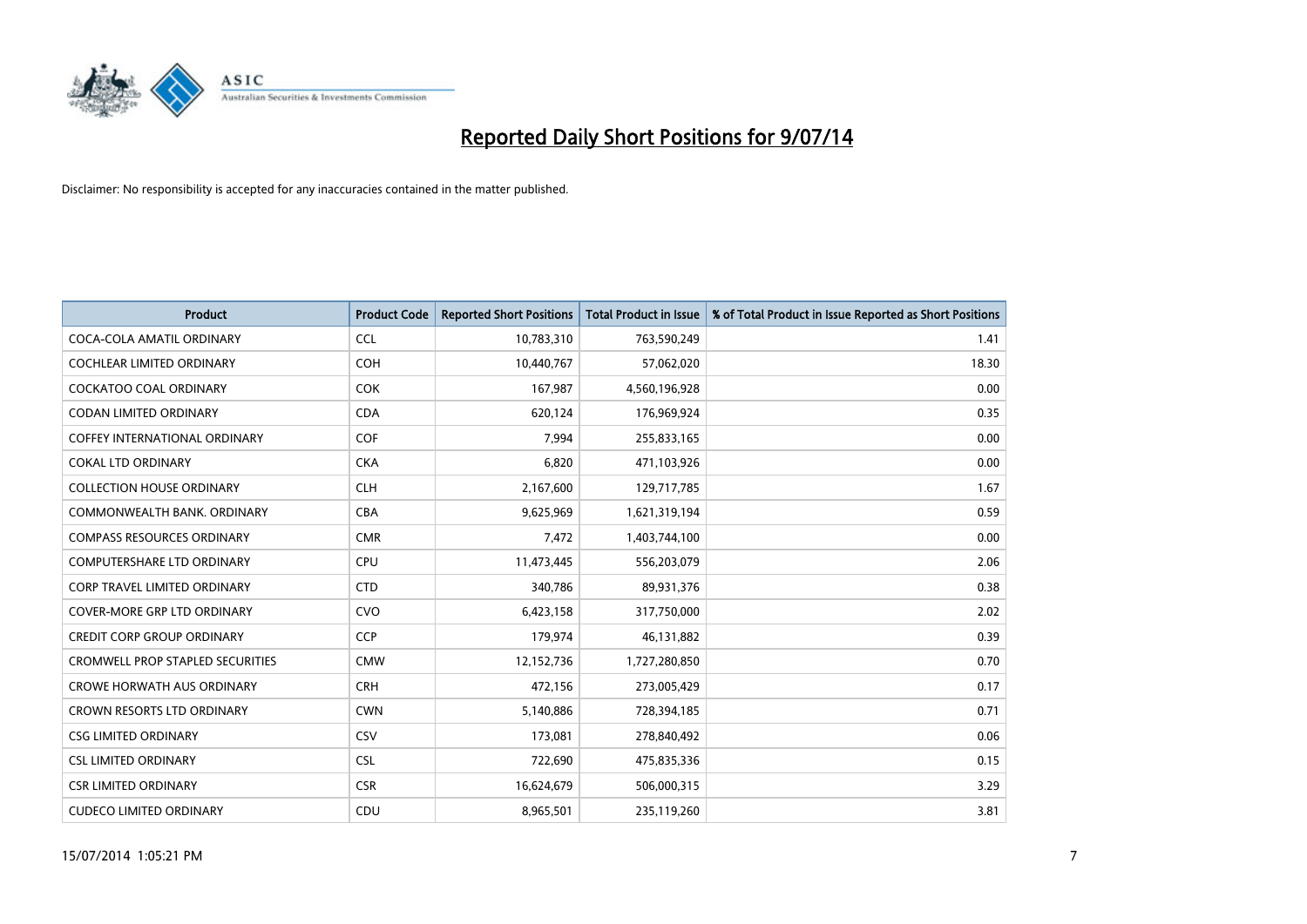

| <b>Product</b>                       | <b>Product Code</b> | <b>Reported Short Positions</b> | <b>Total Product in Issue</b> | % of Total Product in Issue Reported as Short Positions |
|--------------------------------------|---------------------|---------------------------------|-------------------------------|---------------------------------------------------------|
| DART ENERGY LTD ORDINARY             | <b>DTE</b>          | 3,010,693                       | 1,108,752,733                 | 0.27                                                    |
| DATA#3 LIMITED ORDINARY              | <b>DTL</b>          | 314,873                         | 153,974,950                   | 0.20                                                    |
| DAVID JONES LIMITED ORDINARY         | <b>DJS</b>          | 14,955,523                      | 537,137,845                   | 2.78                                                    |
| <b>DECMIL GROUP LIMITED ORDINARY</b> | <b>DCG</b>          | 1,378,254                       | 168,657,794                   | 0.82                                                    |
| DEEP YELLOW LIMITED ORDINARY         | <b>DYL</b>          | 1,050                           | 1,619,952,347                 | 0.00                                                    |
| DEXUS PROPERTY GROUP STAPLED UNITS   | <b>DXS</b>          | 22,753,344                      | 5,433,110,810                 | 0.42                                                    |
| DICK SMITH HLDGS ORDINARY            | <b>DSH</b>          | 17,821,604                      | 236,511,364                   | 7.54                                                    |
| DISCOVERY METALS LTD ORDINARY        | <b>DML</b>          | 1,310,235                       | 644,039,581                   | 0.20                                                    |
| DOMINO PIZZA ENTERPR ORDINARY        | <b>DMP</b>          | 2,463,235                       | 85,933,273                    | 2.87                                                    |
| DONACO INTERNATIONAL ORDINARY        | <b>DNA</b>          | 1,714,622                       | 460,282,631                   | 0.37                                                    |
| DORAY MINERALS LTD ORDINARY          | <b>DRM</b>          | 53,656                          | 163,401,768                   | 0.03                                                    |
| DOWNER EDI LIMITED ORDINARY          | <b>DOW</b>          | 18,873,570                      | 435,399,975                   | 4.33                                                    |
| DRILLSEARCH ENERGY ORDINARY          | <b>DLS</b>          | 16,306,305                      | 445,898,470                   | 3.66                                                    |
| DUET GROUP STAPLED US PROHIBIT.      | <b>DUE</b>          | 4,762,934                       | 1,317,809,323                 | 0.36                                                    |
| DULUXGROUP LIMITED ORDINARY          | <b>DLX</b>          | 1,429,078                       | 383,503,942                   | 0.37                                                    |
| <b>DWS LTD ORDINARY</b>              | <b>DWS</b>          | 145,096                         | 132,362,763                   | 0.11                                                    |
| ECHO ENTERTAINMENT ORDINARY          | EGP                 | 9,227,220                       | 825,672,730                   | 1.12                                                    |
| ELDERS LIMITED ORDINARY              | <b>ELD</b>          | 19,076,591                      | 455,013,329                   | 4.19                                                    |
| ELEMENTAL MINERALS ORDINARY          | <b>ELM</b>          | 129,128                         | 305,063,391                   | 0.04                                                    |
| <b>EMECO HOLDINGS ORDINARY</b>       | EHL                 | 8,951,119                       | 599,675,707                   | 1.49                                                    |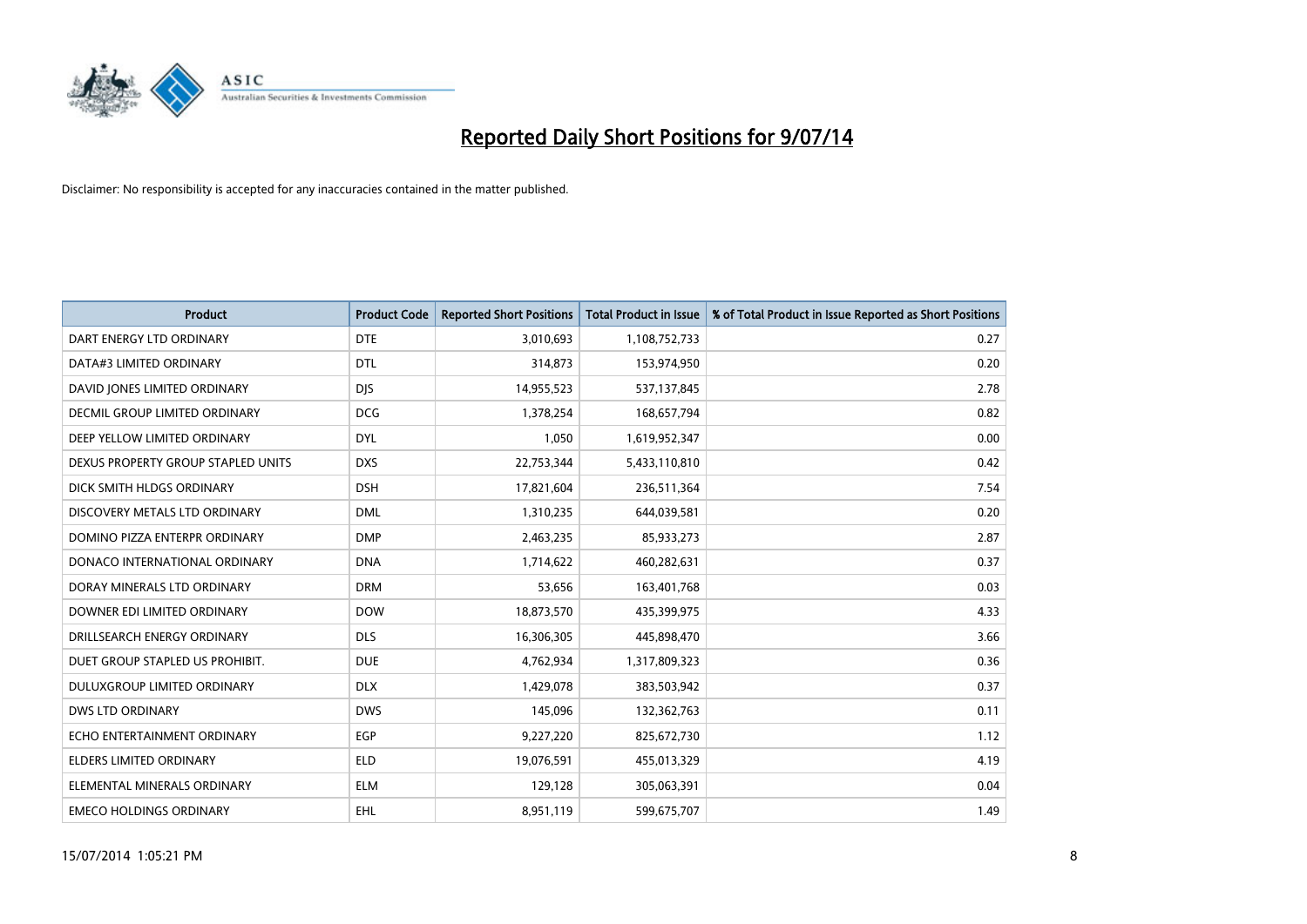

| <b>Product</b>                         | <b>Product Code</b> | <b>Reported Short Positions</b> | <b>Total Product in Issue</b> | % of Total Product in Issue Reported as Short Positions |
|----------------------------------------|---------------------|---------------------------------|-------------------------------|---------------------------------------------------------|
| <b>ENDEAVOUR MIN CORP CDI 1:1</b>      | <b>EVR</b>          | 31,265                          | 55,837,996                    | 0.06                                                    |
| ENERGY RESOURCES ORDINARY 'A'          | ERA                 | 10,102,870                      | 517,725,062                   | 1.95                                                    |
| <b>ENERGY WORLD CORPOR, ORDINARY</b>   | <b>EWC</b>          | 42,684,182                      | 1,734,166,672                 | 2.46                                                    |
| ENVESTRA LIMITED ORDINARY              | <b>ENV</b>          | 890,259                         | 1,796,808,474                 | 0.05                                                    |
| EQUATORIAL RES LTD ORDINARY            | EQX                 | 174                             | 122,185,353                   | 0.00                                                    |
| EQUITY TRUSTEES ORDINARY               | EQT                 | 19                              | 19,104,667                    | 0.00                                                    |
| ERM POWER LIMITED ORDINARY             | EPW                 | 379,148                         | 239,269,727                   | 0.16                                                    |
| EVOLUTION MINING LTD ORDINARY          | <b>EVN</b>          | 27,065,500                      | 712,493,836                   | 3.80                                                    |
| FAIRFAX MEDIA LTD ORDINARY             | <b>FXJ</b>          | 75,040,592                      | 2,351,955,725                 | 3.19                                                    |
| <b>FANTASTIC HOLDINGS ORDINARY</b>     | <b>FAN</b>          | 15,327                          | 103,068,398                   | 0.01                                                    |
| FAR LTD ORDINARY                       | <b>FAR</b>          | 4,924,327                       | 2,699,846,742                 | 0.18                                                    |
| FEDERATION CNTRES ORD/UNIT STAPLED SEC | FDC                 | 1,577,575                       | 1,427,641,565                 | 0.11                                                    |
| FINBAR GROUP LIMITED ORDINARY          | <b>FRI</b>          | 17,606                          | 227,018,204                   | 0.01                                                    |
| FISHER & PAYKEL H. ORDINARY            | <b>FPH</b>          | 1,984                           | 555,522,002                   | 0.00                                                    |
| FLEETWOOD CORP ORDINARY                | <b>FWD</b>          | 2,210,023                       | 60,581,211                    | 3.65                                                    |
| FLETCHER BUILDING ORDINARY             | <b>FBU</b>          | 1,555,937                       | 687,854,788                   | 0.23                                                    |
| FLEXIGROUP LIMITED ORDINARY            | FXL                 | 3,320,579                       | 304,096,060                   | 1.09                                                    |
| FLIGHT CENTRE TRAVEL ORDINARY          | <b>FLT</b>          | 5,910,695                       | 100,571,642                   | 5.88                                                    |
| FLINDERS MINES LTD ORDINARY            | <b>FMS</b>          | 17,807,840                      | 2,400,995,602                 | 0.74                                                    |
| FOCUS MINERALS LTD ORDINARY            | <b>FML</b>          | 4,728,688                       | 9,137,375,877                 | 0.05                                                    |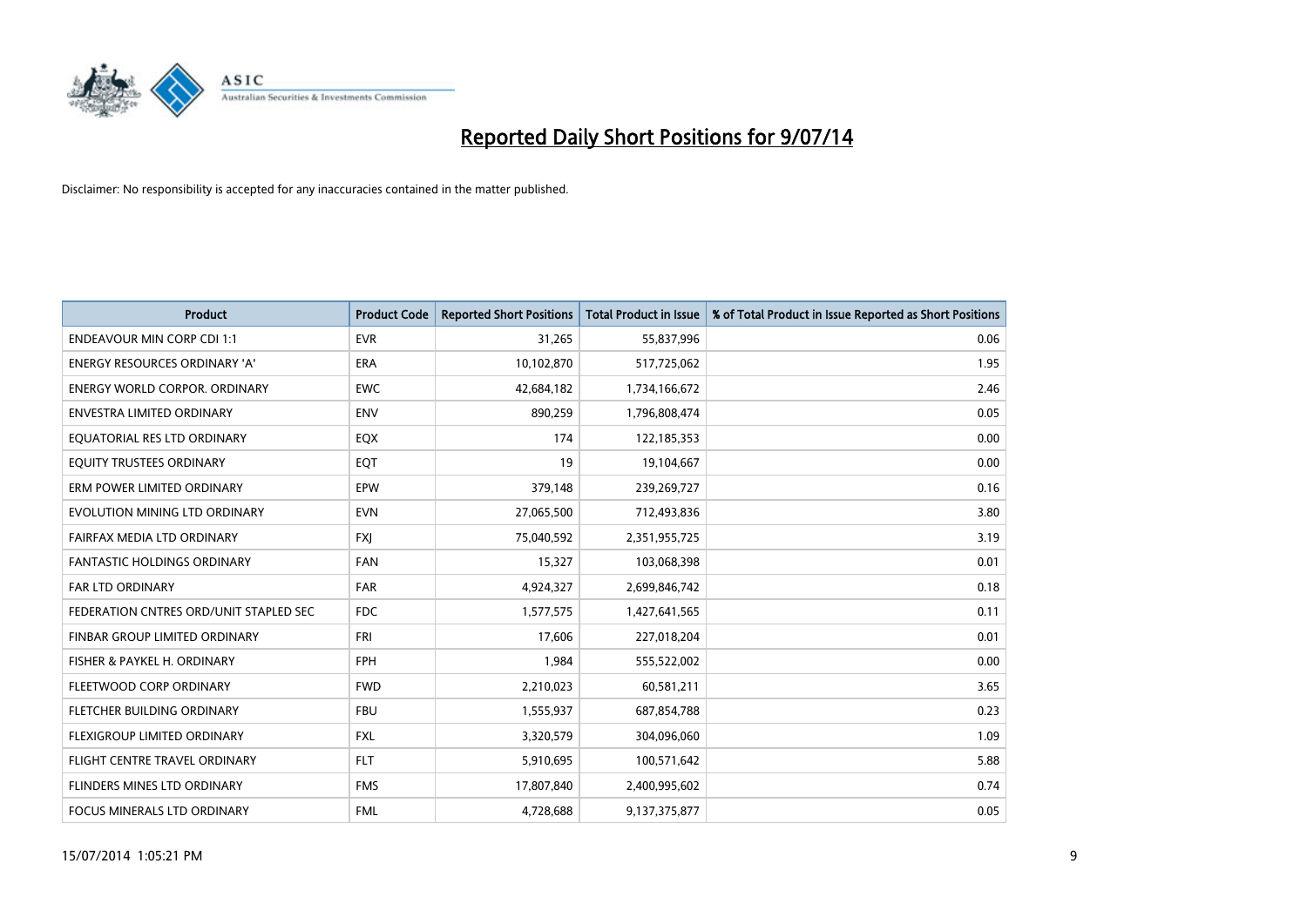

| <b>Product</b>                               | <b>Product Code</b> | <b>Reported Short Positions</b> | <b>Total Product in Issue</b> | % of Total Product in Issue Reported as Short Positions |
|----------------------------------------------|---------------------|---------------------------------|-------------------------------|---------------------------------------------------------|
| <b>FOLKESTONE EDU TRUST UNITS</b>            | <b>FET</b>          | 13                              | 205,069,661                   | 0.00                                                    |
| FORGE GROUP LIMITED ORDINARY                 | <b>FGE</b>          | 283,130                         | 86,169,014                    | 0.33                                                    |
| <b>FORTESCUE METALS GRP ORDINARY</b>         | <b>FMG</b>          | 204, 361, 705                   | 3,113,798,151                 | 6.56                                                    |
| FREEDOM FOOD LTD ORDINARY                    | <b>FNP</b>          | 13,870                          | 150,645,371                   | 0.01                                                    |
| <b>G.U.D. HOLDINGS ORDINARY</b>              | GUD                 | 3,241,287                       | 70,939,492                    | 4.57                                                    |
| <b>G8 EDUCATION LIMITED ORDINARY</b>         | <b>GEM</b>          | 8,331,326                       | 330,941,088                   | 2.52                                                    |
| <b>GALAXY RESOURCES ORDINARY</b>             | <b>GXY</b>          | 46,556                          | 1,027,077,829                 | 0.00                                                    |
| <b>GDI PROPERTY GRP STAPLED SECURITIES</b>   | GDI                 | 168,323                         | 567,575,025                   | 0.03                                                    |
| <b>GENETIC TECHNOLOGIES ORDINARY</b>         | <b>GTG</b>          | 827,970                         | 613,918,492                   | 0.13                                                    |
| <b>GENWORTH MORTGAGE ORDINARY</b>            | <b>GMA</b>          | 9,090,161                       | 650,000,000                   | 1.40                                                    |
| <b>GEODYNAMICS LIMITED ORDINARY</b>          | GDY                 | 819                             | 435,880,130                   | 0.00                                                    |
| <b>GINDALBIE METALS LTD ORDINARY</b>         | GBG                 | 34,729,691                      | 1,494,007,381                 | 2.32                                                    |
| <b>GOODMAN FIELDER. ORDINARY</b>             | GFF                 | 11,678,683                      | 1,955,559,207                 | 0.60                                                    |
| <b>GOODMAN GROUP STAPLED</b>                 | <b>GMG</b>          | 8,125,096                       | 1,727,685,976                 | 0.47                                                    |
| <b>GPT GROUP STAPLED SEC.</b>                | <b>GPT</b>          | 4,333,437                       | 1,685,460,955                 | 0.26                                                    |
| <b>GRAINCORP LIMITED A CLASS ORDINARY</b>    | <b>GNC</b>          | 11,143,743                      | 228,855,628                   | 4.87                                                    |
| <b>GRANGE RESOURCES. ORDINARY</b>            | GRR                 | 5,101,792                       | 1,157,097,869                 | 0.44                                                    |
| <b>GREENCROSS LIMITED ORDINARY</b>           | <b>GXL</b>          | 585,401                         | 102,684,303                   | 0.57                                                    |
| <b>GREENLAND MIN EN LTD ORDINARY</b>         | GGG                 | 6,619,806                       | 576,477,827                   | 1.15                                                    |
| <b>GREENLAND MIN EN LTD RIGHTS 26-JUN-14</b> | GGGR                | 4,630                           | 88,685,050                    | 0.01                                                    |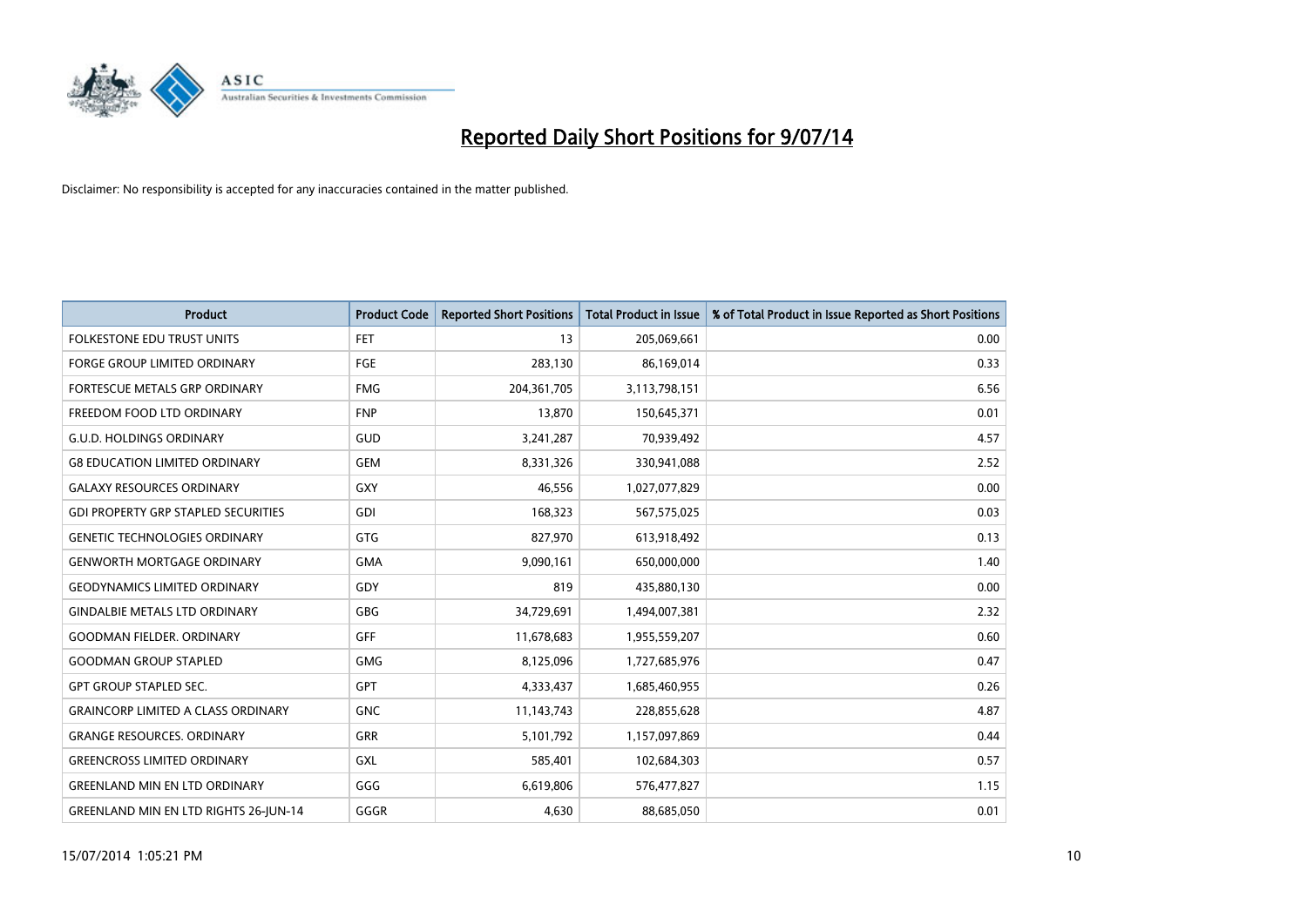

| <b>Product</b>                                   | <b>Product Code</b> | <b>Reported Short Positions</b> | <b>Total Product in Issue</b> | % of Total Product in Issue Reported as Short Positions |
|--------------------------------------------------|---------------------|---------------------------------|-------------------------------|---------------------------------------------------------|
| <b>GROWTHPOINT PROPERTY ORD/UNIT STAPLED SEC</b> | GOZ                 | 21,205                          | 540,115,360                   | 0.00                                                    |
| <b>GRYPHON MINERALS LTD ORDINARY</b>             | GRY                 | 4,298,001                       | 401,011,505                   | 1.07                                                    |
| <b>GUILDFORD COAL LTD ORDINARY</b>               | <b>GUF</b>          | 497,891                         | 761,857,020                   | 0.07                                                    |
| <b>GWA GROUP LTD ORDINARY</b>                    | <b>GWA</b>          | 16,959,899                      | 306,533,770                   | 5.53                                                    |
| HARVEY NORMAN ORDINARY                           | <b>HVN</b>          | 57,266,432                      | 1,062,316,784                 | 5.39                                                    |
| <b>HENDERSON GROUP CDI 1:1</b>                   | <b>HGG</b>          | 1,454,893                       | 662,378,459                   | 0.22                                                    |
| HFA HOLDINGS LIMITED ORDINARY                    | <b>HFA</b>          | 3,809                           | 136,548,880                   | 0.00                                                    |
| <b>HIGHFIELD RES LTD ORDINARY</b>                | <b>HFR</b>          | 76,134                          | 155,825,003                   | 0.05                                                    |
| HIGHLANDS PACIFIC ORDINARY                       | HIG                 | 3,153                           | 854,261,346                   | 0.00                                                    |
| <b>HILLS LTD ORDINARY</b>                        | <b>HIL</b>          | 96,894                          | 234,192,711                   | 0.04                                                    |
| HORIZON OIL LIMITED ORDINARY                     | <b>HZN</b>          | 62,119,504                      | 1,301,981,265                 | 4.77                                                    |
| <b>IBUY GROUP LTD ORDINARY</b>                   | <b>IBY</b>          | 3,613,988                       | 426,069,834                   | 0.85                                                    |
| <b>ICAR ASIA LTD ORDINARY</b>                    | ICQ                 | 3,970                           | 122,502,174                   | 0.00                                                    |
| <b>IINET LIMITED ORDINARY</b>                    | <b>IIN</b>          | 7,386,313                       | 161,238,847                   | 4.58                                                    |
| <b>ILUKA RESOURCES ORDINARY</b>                  | ILU                 | 38,098,935                      | 418,700,517                   | 9.10                                                    |
| <b>IMDEX LIMITED ORDINARY</b>                    | <b>IMD</b>          | 3,696,124                       | 212,110,368                   | 1.74                                                    |
| <b>INCITEC PIVOT ORDINARY</b>                    | <b>IPL</b>          | 28,442,610                      | 1,654,998,197                 | 1.72                                                    |
| INDEPENDENCE GROUP ORDINARY                      | <b>IGO</b>          | 196,581                         | 234,253,306                   | 0.08                                                    |
| <b>INDOPHIL RESOURCES ORDINARY</b>               | <b>IRN</b>          | 1,663,203                       | 1,203,146,194                 | 0.14                                                    |
| <b>INDUSTRIA REIT STAPLED</b>                    | <b>IDR</b>          | 67,557                          | 125,000,001                   | 0.05                                                    |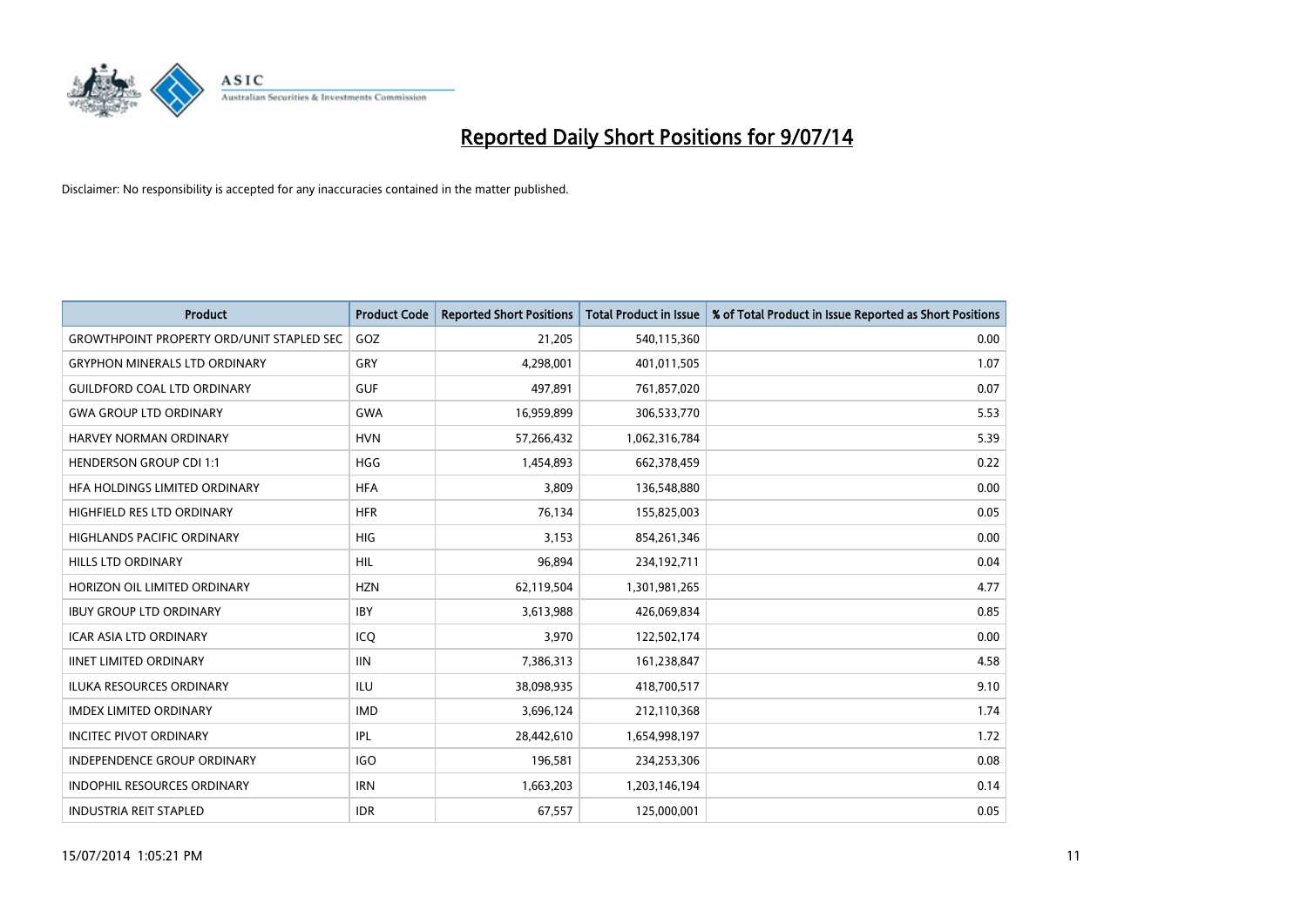

| <b>Product</b>                                  | <b>Product Code</b> | <b>Reported Short Positions</b> | <b>Total Product in Issue</b> | % of Total Product in Issue Reported as Short Positions |
|-------------------------------------------------|---------------------|---------------------------------|-------------------------------|---------------------------------------------------------|
| <b>INFIGEN ENERGY STAPLED SECURITIES</b>        | <b>IFN</b>          | 2,681,483                       | 764,993,434                   | 0.35                                                    |
| <b>INFOMEDIA LTD ORDINARY</b>                   | <b>IFM</b>          | 23,242                          | 306,766,855                   | 0.01                                                    |
| <b>INGENIA GROUP STAPLED SECURITIES</b>         | <b>INA</b>          | 2,266,037                       | 678,058,232                   | 0.33                                                    |
| <b>INSURANCE AUSTRALIA ORDINARY</b>             | IAG                 | 16,395,447                      | 2,341,618,048                 | 0.70                                                    |
| <b>INTREPID MINES ORDINARY</b>                  | <b>IAU</b>          | 6,517,715                       | 557,343,570                   | 1.17                                                    |
| <b>INVESTA OFFICE FUND STAPLED SECURITIES</b>   | <b>IOF</b>          | 970,127                         | 614,047,458                   | 0.16                                                    |
| <b>INVOCARE LIMITED ORDINARY</b>                | IVC.                | 5,130,982                       | 110,030,298                   | 4.66                                                    |
| <b>IOOF HOLDINGS LTD ORDINARY</b>               | IFL                 | 7,266,681                       | 232,118,034                   | 3.13                                                    |
| <b>IPROPERTY GROUP LTD ORDINARY</b>             | <b>IPP</b>          | 3,702,238                       | 181,703,204                   | 2.04                                                    |
| <b>IRESS LIMITED ORDINARY</b>                   | <b>IRE</b>          | 4,411,670                       | 159,097,319                   | 2.77                                                    |
| <b>IRON ORE HOLDINGS ORDINARY</b>               | <b>IOH</b>          | 26,197                          | 161,174,005                   | 0.02                                                    |
| <b>ISELECT LTD ORDINARY</b>                     | <b>ISU</b>          | 323,582                         | 260,889,894                   | 0.12                                                    |
| <b>ISENTIA GROUP LTD ORDINARY</b>               | <b>ISD</b>          | 14,056                          | 200,000,001                   | 0.01                                                    |
| <b>JAMES HARDIE INDUST CHESS DEPOSITARY INT</b> | <b>IHX</b>          | 3,084,128                       | 444,867,063                   | 0.69                                                    |
| <b>JAPARA HEALTHCARE LT ORDINARY</b>            | <b>IHC</b>          | 4,989,399                       | 262,500,000                   | 1.90                                                    |
| <b>JB HI-FI LIMITED ORDINARY</b>                | <b>JBH</b>          | 12,810,770                      | 98,947,309                    | 12.95                                                   |
| KAGARA LTD ORDINARY                             | KZL                 | 4,528,381                       | 798,953,117                   | 0.57                                                    |
| KAROON GAS AUSTRALIA ORDINARY                   | <b>KAR</b>          | 14,602,653                      | 255,841,581                   | 5.71                                                    |
| KATHMANDU HOLD LTD ORDINARY                     | <b>KMD</b>          | 3,015,189                       | 200,633,469                   | 1.50                                                    |
| <b>KBL MINING LIMITED ORDINARY</b>              | <b>KBL</b>          | 1,820                           | 393,535,629                   | 0.00                                                    |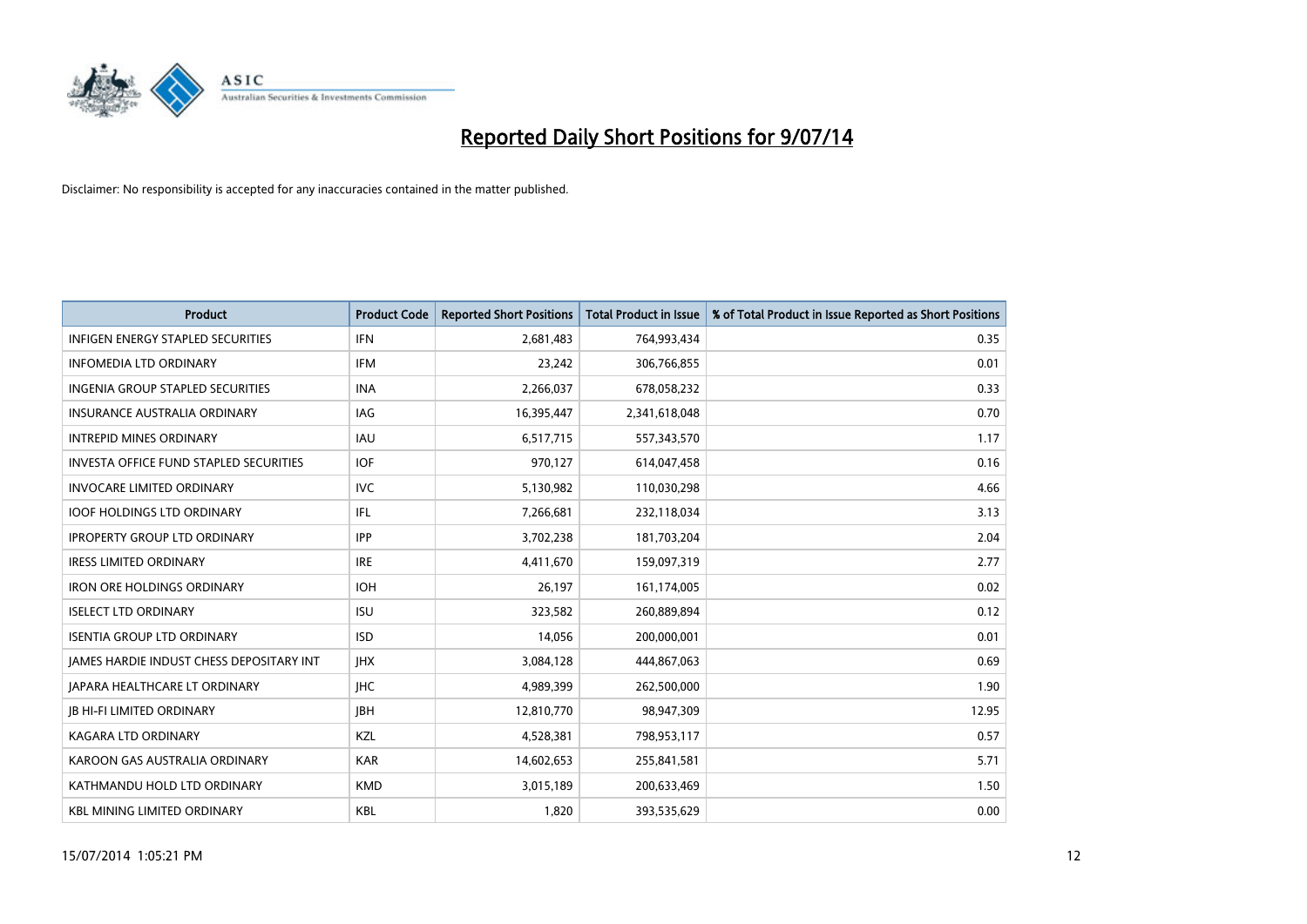

| <b>Product</b>                        | <b>Product Code</b> | <b>Reported Short Positions</b> | <b>Total Product in Issue</b> | % of Total Product in Issue Reported as Short Positions |
|---------------------------------------|---------------------|---------------------------------|-------------------------------|---------------------------------------------------------|
| KINGSGATE CONSOLID, ORDINARY          | <b>KCN</b>          | 8,851,551                       | 223,584,937                   | 3.96                                                    |
| KINGSROSE MINING LTD ORDINARY         | <b>KRM</b>          | 457,409                         | 358,611,493                   | 0.13                                                    |
| LEIGHTON HOLDINGS ORDINARY            | LEI                 | 5,595,769                       | 338,503,563                   | 1.65                                                    |
| LEND LEASE GROUP UNIT/ORD STAPLED     | LLC                 | 5,160,807                       | 577,475,833                   | 0.89                                                    |
| LIQUEFIED NATURAL ORDINARY            | LNG                 | 6,760,793                       | 446,479,015                   | 1.51                                                    |
| LOGICAMMS LIMITED ORDINARY            | <b>LCM</b>          | 36,000                          | 71,178,179                    | 0.05                                                    |
| LONESTAR RESO LTD ORDINARY            | <b>LNR</b>          | 146,062                         | 752,187,211                   | 0.02                                                    |
| LYNAS CORPORATION ORDINARY            | <b>LYC</b>          | 120,124,817                     | 2,333,661,566                 | 5.15                                                    |
| <b>M2 GRP LTD ORDINARY</b>            | <b>MTU</b>          | 14,042,369                      | 180,491,516                   | 7.78                                                    |
| <b>MACA LIMITED ORDINARY</b>          | <b>MLD</b>          | 151,097                         | 202,676,373                   | 0.07                                                    |
| <b>MACMAHON HOLDINGS ORDINARY</b>     | <b>MAH</b>          | 24,964                          | 1,261,699,966                 | 0.00                                                    |
| MACQ ATLAS ROADS GRP ORDINARY STAPLED | <b>MQA</b>          | 4,081,149                       | 487,230,540                   | 0.84                                                    |
| MACQUARIE GROUP LTD ORDINARY          | <b>MQG</b>          | 1,266,784                       | 321,175,323                   | 0.39                                                    |
| MAGELLAN FIN GRP LTD ORDINARY         | <b>MFG</b>          | 3,792,134                       | 158,842,157                   | 2.39                                                    |
| <b>MATRIX C &amp; E LTD ORDINARY</b>  | <b>MCE</b>          | 2,690,957                       | 94,555,428                    | 2.85                                                    |
| MAVERICK DRILLING ORDINARY            | <b>MAD</b>          | 4,745,594                       | 533,885,763                   | 0.89                                                    |
| MAXITRANS INDUSTRIES ORDINARY         | <b>MXI</b>          | 411,508                         | 185,075,653                   | 0.22                                                    |
| MAYNE PHARMA LTD ORDINARY             | <b>MYX</b>          | 2,411,355                       | 586,651,477                   | 0.41                                                    |
| MCMILLAN SHAKESPEARE ORDINARY         | <b>MMS</b>          | 749,996                         | 74,523,965                    | 1.01                                                    |
| MCPHERSON'S LTD ORDINARY              | <b>MCP</b>          | 69,034                          | 95,434,645                    | 0.07                                                    |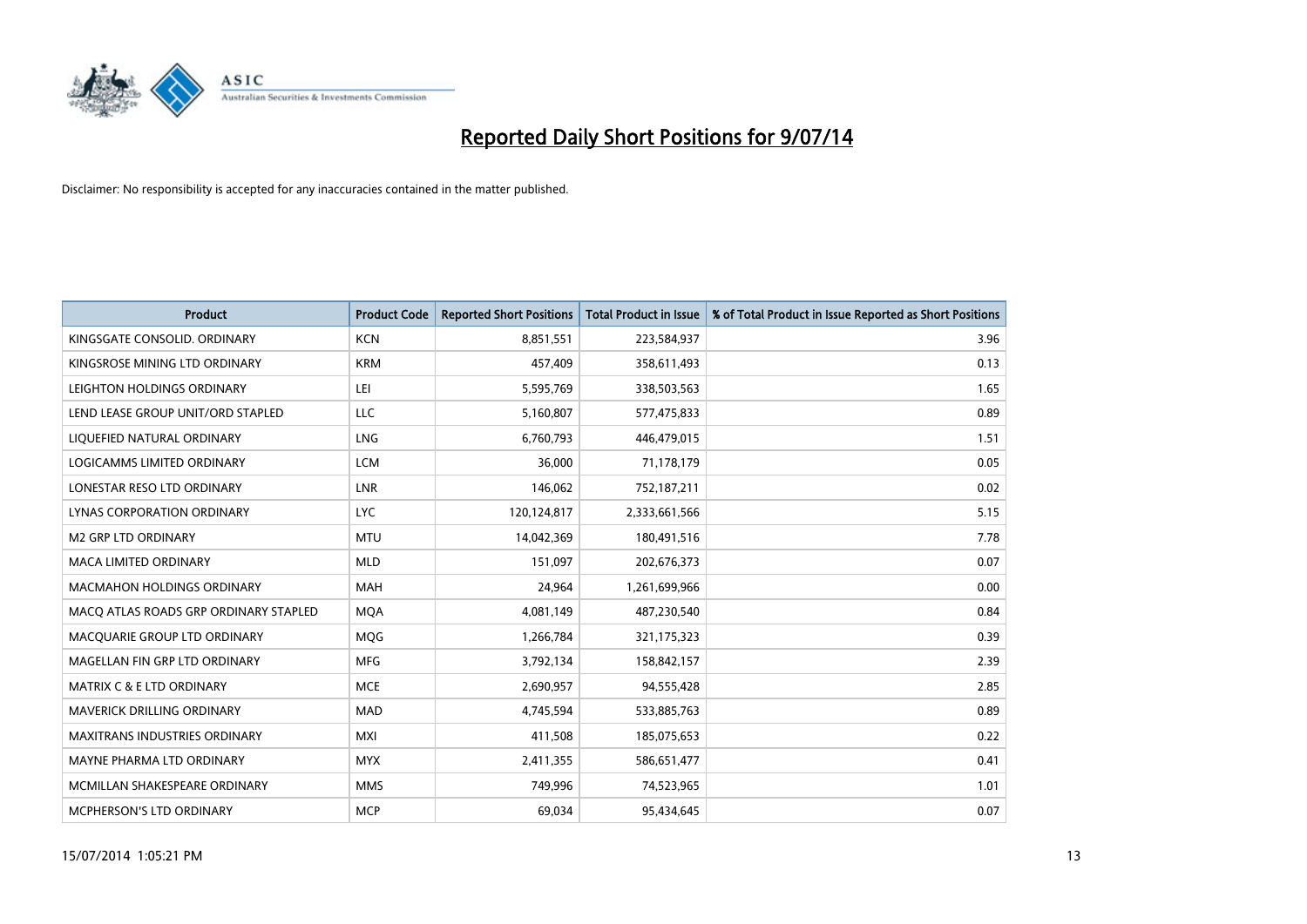

| <b>Product</b>                    | <b>Product Code</b> | <b>Reported Short Positions</b> | <b>Total Product in Issue</b> | % of Total Product in Issue Reported as Short Positions |
|-----------------------------------|---------------------|---------------------------------|-------------------------------|---------------------------------------------------------|
| MEDUSA MINING LTD ORDINARY        | <b>MML</b>          | 6,713,580                       | 207,794,301                   | 3.23                                                    |
| MELBOURNE IT LIMITED ORDINARY     | <b>MLB</b>          | 11,022                          | 92,944,392                    | 0.01                                                    |
| <b>MERMAID MARINE ORDINARY</b>    | <b>MRM</b>          | 8,574,822                       | 366,766,098                   | 2.34                                                    |
| MESOBLAST LIMITED ORDINARY        | <b>MSB</b>          | 23,313,618                      | 321,640,094                   | 7.25                                                    |
| METALS X LIMITED ORDINARY         | <b>MLX</b>          | 1,342,296                       | 1,655,386,110                 | 0.08                                                    |
| METCASH LIMITED ORDINARY          | <b>MTS</b>          | 101,333,442                     | 888,338,048                   | 11.41                                                   |
| METMINCO LIMITED ORDINARY         | <b>MNC</b>          | 142,147                         | 1,749,543,023                 | 0.01                                                    |
| MIGHTY RIVER POWER ORDINARY       | <b>MYT</b>          | 3,944,260                       | 1,400,012,517                 | 0.28                                                    |
| MINCOR RESOURCES NL ORDINARY      | <b>MCR</b>          | 33,461                          | 188,208,274                   | 0.02                                                    |
| MINERAL DEPOSITS ORDINARY         | <b>MDL</b>          | 984,240                         | 103,538,786                   | 0.95                                                    |
| MINERAL RESOURCES. ORDINARY       | <b>MIN</b>          | 12,915,377                      | 186,556,246                   | 6.92                                                    |
| MINT WIRELESS ORDINARY            | <b>MNW</b>          | 1,248,323                       | 450,872,395                   | 0.28                                                    |
| MIRABELA NICKEL LTD ORDINARY      | <b>MBN</b>          | 4,573,447                       | 929,710,216                   | 0.49                                                    |
| MIRVAC GROUP STAPLED SECURITIES   | <b>MGR</b>          | 2,026,533                       | 3,692,279,772                 | 0.05                                                    |
| MOLOPO ENERGY LTD ORDINARY        | <b>MPO</b>          | 172,623                         | 248,520,949                   | 0.07                                                    |
| MONADELPHOUS GROUP ORDINARY       | <b>MND</b>          | 12,104,062                      | 92,679,570                    | 13.06                                                   |
| MORTGAGE CHOICE LTD ORDINARY      | <b>MOC</b>          | 8,561                           | 123,780,387                   | 0.01                                                    |
| <b>MOUNT GIBSON IRON ORDINARY</b> | <b>MGX</b>          | 14, 143, 285                    | 1,090,584,232                 | 1.30                                                    |
| MULTIPLEX SITES SITES             | <b>MXUPA</b>        | 1,862                           | 4,500,000                     | 0.04                                                    |
| MYER HOLDINGS LTD ORDINARY        | <b>MYR</b>          | 66,145,885                      | 585,684,551                   | 11.29                                                   |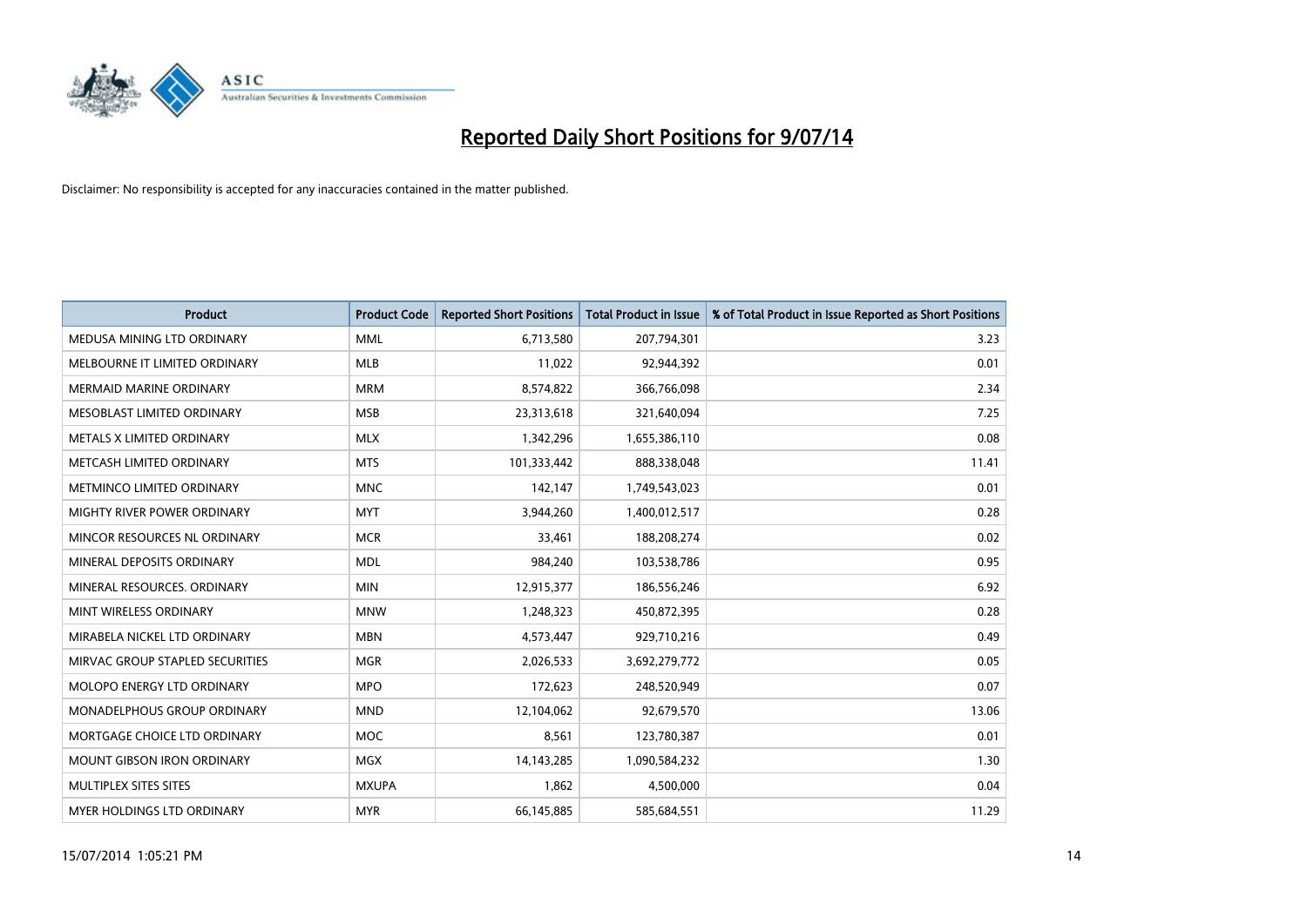

| <b>Product</b>                  | <b>Product Code</b> | <b>Reported Short Positions</b> | <b>Total Product in Issue</b> | % of Total Product in Issue Reported as Short Positions |
|---------------------------------|---------------------|---------------------------------|-------------------------------|---------------------------------------------------------|
| <b>MYSTATE LIMITED ORDINARY</b> | <b>MYS</b>          | 7,815                           | 87,261,995                    | 0.01                                                    |
| NANOSONICS LIMITED ORDINARY     | <b>NAN</b>          | 2,178,513                       | 263,823,826                   | 0.83                                                    |
| NATIONAL AUST. BANK ORDINARY    | <b>NAB</b>          | 6,056,080                       | 2,353,916,258                 | 0.26                                                    |
| NATIONAL STORAGE STAPLED        | <b>NSR</b>          | 566,830                         | 244,897,096                   | 0.23                                                    |
| NAVITAS LIMITED ORDINARY        | <b>NVT</b>          | 2,092,912                       | 375,712,581                   | 0.56                                                    |
| NEARMAP LTD ORDINARY            | <b>NEA</b>          | 414,487                         | 337,346,101                   | 0.12                                                    |
| NEON ENERGY LIMITED ORDINARY    | <b>NEN</b>          | 334,332                         | 553,037,848                   | 0.06                                                    |
| NEUREN PHARMACEUT. ORDINARY     | <b>NEU</b>          | 225,038                         | 1,555,354,272                 | 0.01                                                    |
| NEW HOPE CORPORATION ORDINARY   | <b>NHC</b>          | 1,085,658                       | 830,933,112                   | 0.13                                                    |
| NEWCREST MINING ORDINARY        | <b>NCM</b>          | 13,031,982                      | 766,510,971                   | 1.70                                                    |
| NEWS CORP A NON-VOTING CDI      | <b>NWSLV</b>        | 412,143                         | 3,103,217                     | 13.28                                                   |
| NEWS CORP B VOTING CDI          | <b>NWS</b>          | 2,297,455                       | 21,214,876                    | 10.83                                                   |
| NEWSAT LIMITED ORDINARY         | <b>NWT</b>          | 8,246,073                       | 612,199,841                   | 1.35                                                    |
| NEXTDC LIMITED ORDINARY         | <b>NXT</b>          | 16,179,801                      | 193,154,486                   | 8.38                                                    |
| NEXUS ENERGY LIMITED ORDINARY   | <b>NXS</b>          | 83,983                          | 1,330,219,459                 | 0.01                                                    |
| NIB HOLDINGS LIMITED ORDINARY   | <b>NHF</b>          | 2,270,718                       | 439,004,182                   | 0.52                                                    |
| NIDO PETROLEUM ORDINARY         | <b>NDO</b>          | 42,500                          | 2,049,984,302                 | 0.00                                                    |
| NINE ENTERTAINMENT ORDINARY     | <b>NEC</b>          | 9,687,883                       | 940,295,023                   | 1.03                                                    |
| NOBLE MINERAL RES ORDINARY      | <b>NMG</b>          | 2,365,726                       | 666,397,952                   | 0.36                                                    |
| NORTHERN IRON LTD ORDINARY      | <b>NFE</b>          | 11,392                          | 484,405,314                   | 0.00                                                    |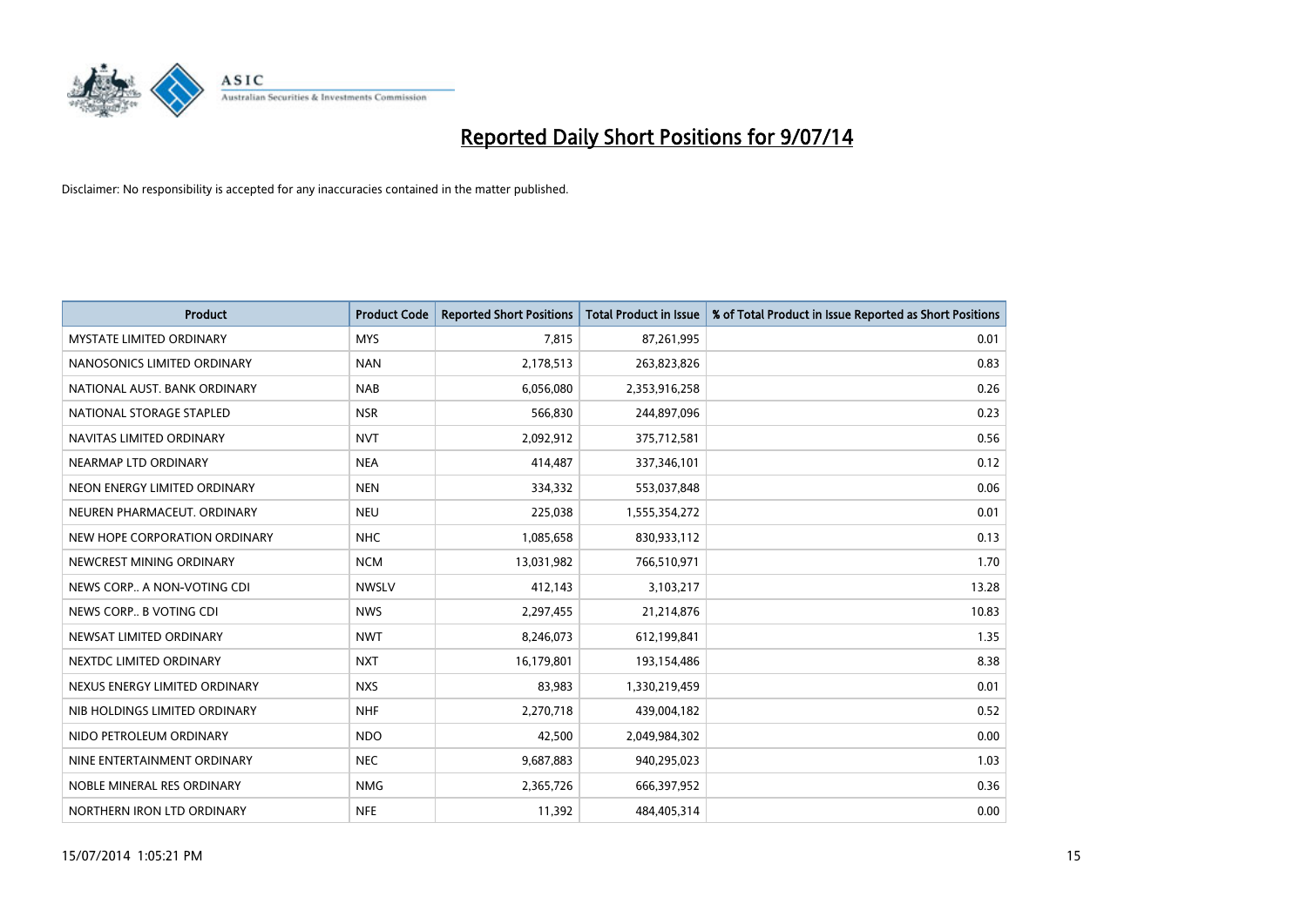

| <b>Product</b>                        | <b>Product Code</b> | <b>Reported Short Positions</b> | <b>Total Product in Issue</b> | % of Total Product in Issue Reported as Short Positions |
|---------------------------------------|---------------------|---------------------------------|-------------------------------|---------------------------------------------------------|
| NORTHERN STAR ORDINARY                | <b>NST</b>          | 2,493,207                       | 587,259,647                   | 0.42                                                    |
| NRW HOLDINGS LIMITED ORDINARY         | <b>NWH</b>          | 12,587,296                      | 278,888,011                   | 4.51                                                    |
| NUFARM LIMITED ORDINARY               | <b>NUF</b>          | 16,677,114                      | 264,021,627                   | 6.32                                                    |
| NUPLEX INDUSTRIES ORDINARY            | <b>NPX</b>          | 1.000                           | 198,125,827                   | 0.00                                                    |
| OCEANAGOLD CORP. CHESS DEPOSITARY INT | <b>OGC</b>          | 1,144,421                       | 301,345,186                   | 0.38                                                    |
| OIL SEARCH LTD ORDINARY               | OSH                 | 9,766,333                       | 1,519,022,225                 | 0.64                                                    |
| OM HOLDINGS LIMITED ORDINARY          | OMH                 | 58,321                          | 733,423,337                   | 0.01                                                    |
| ORICA LIMITED ORDINARY                | ORI                 | 11,839,012                      | 372,743,291                   | 3.18                                                    |
| ORIGIN ENERGY ORDINARY                | <b>ORG</b>          | 6,815,696                       | 1,103,646,907                 | 0.62                                                    |
| OROCOBRE LIMITED ORDINARY             | ORE                 | 2,102,168                       | 132,041,911                   | 1.59                                                    |
| ORORA LIMITED ORDINARY                | <b>ORA</b>          | 1,579,783                       | 1,206,684,923                 | 0.13                                                    |
| OROTONGROUP LIMITED ORDINARY          | <b>ORL</b>          | 174,126                         | 40,880,902                    | 0.43                                                    |
| OZ MINERALS ORDINARY                  | OZL                 | 15,693,322                      | 303,470,022                   | 5.17                                                    |
| OZFOREX GROUP LTD ORDINARY            | <b>OFX</b>          | 7,777,949                       | 240,000,000                   | 3.24                                                    |
| PACIFIC BRANDS ORDINARY               | <b>PBG</b>          | 21,081,846                      | 917,226,291                   | 2.30                                                    |
| PACT GROUP HLDGS LTD ORDINARY         | PGH                 | 4,776,563                       | 294,097,961                   | 1.62                                                    |
| PALADIN ENERGY LTD ORDINARY           | PDN                 | 115,381,924                     | 964, 367, 284                 | 11.96                                                   |
| PANAUST LIMITED ORDINARY              | <b>PNA</b>          | 361,159                         | 635,580,654                   | 0.06                                                    |
| PANORAMIC RESOURCES ORDINARY          | PAN                 | 198,451                         | 322,275,824                   | 0.06                                                    |
| PANTERRA GOLD LTD ORDINARY            | PGI                 | 1                               | 789,844,737                   | 0.00                                                    |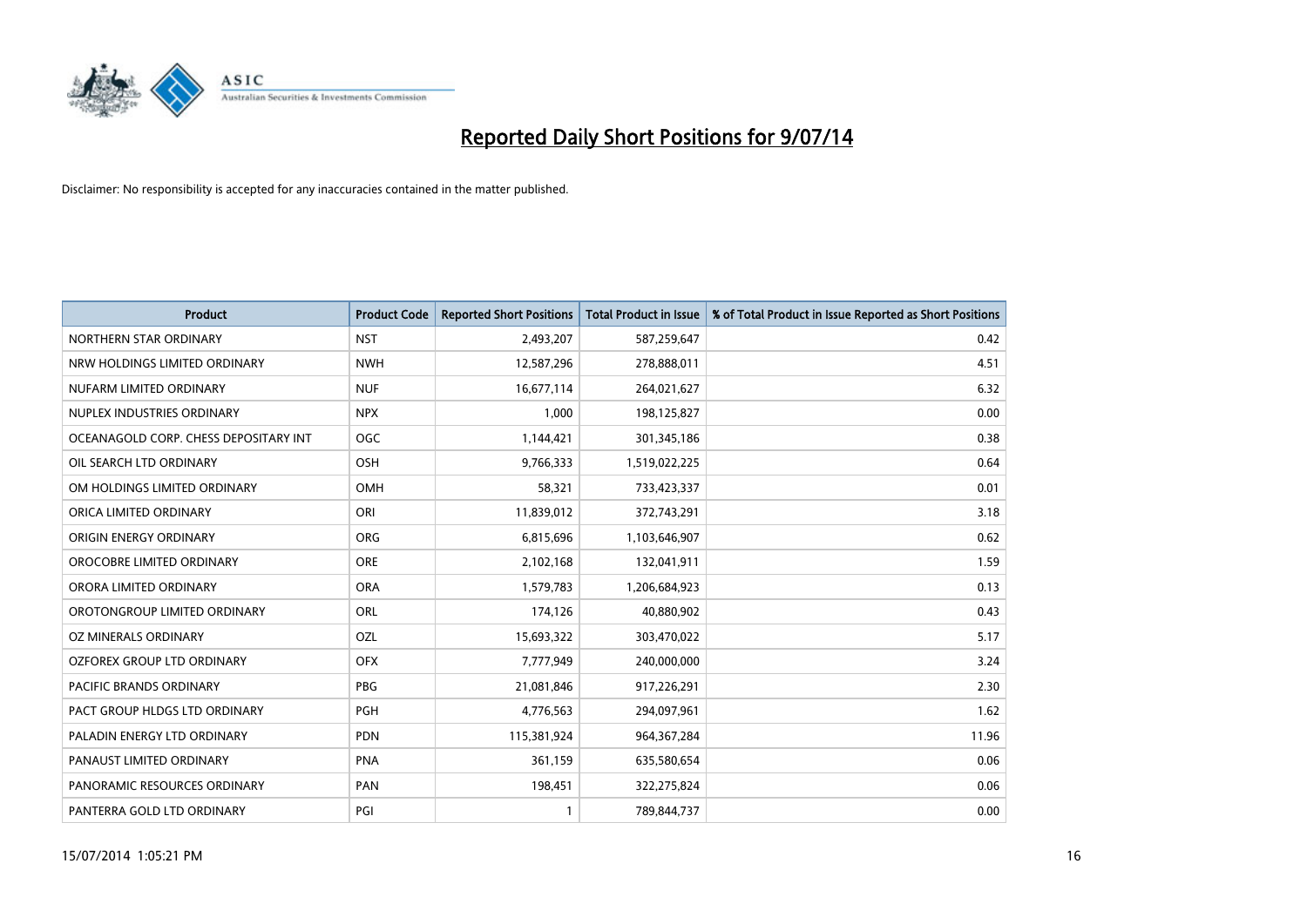

| <b>Product</b>                    | <b>Product Code</b> | <b>Reported Short Positions</b> | <b>Total Product in Issue</b> | % of Total Product in Issue Reported as Short Positions |
|-----------------------------------|---------------------|---------------------------------|-------------------------------|---------------------------------------------------------|
| PAPERLINX LIMITED ORDINARY        | <b>PPX</b>          | 44,770                          | 665, 181, 261                 | 0.01                                                    |
| PAPILLON RES LTD ORDINARY         | PIR                 | 6,451,234                       | 352,044,210                   | 1.83                                                    |
| PEET LIMITED ORDINARY             | <b>PPC</b>          | 85,656                          | 433,389,348                   | 0.02                                                    |
| PERPETUAL LIMITED ORDINARY        | <b>PPT</b>          | 1,305,363                       | 46,574,426                    | 2.80                                                    |
| PERSEUS MINING LTD ORDINARY       | PRU                 | 6,881,628                       | 526,656,401                   | 1.31                                                    |
| PHARMAXIS LTD ORDINARY            | <b>PXS</b>          | 74,610                          | 309,514,849                   | 0.02                                                    |
| PLATINUM ASSET ORDINARY           | <b>PTM</b>          | 1,036,032                       | 580,336,142                   | 0.18                                                    |
| PLATINUM AUSTRALIA ORDINARY       | <b>PLA</b>          | 836,127                         | 504,968,043                   | 0.17                                                    |
| PMP LIMITED ORDINARY              | <b>PMP</b>          | 1,544,399                       | 323,781,124                   | 0.48                                                    |
| PRANA BIOTECHNOLOGY ORDINARY      | PBT                 | 3,761,304                       | 488,646,960                   | 0.77                                                    |
| PREMIER INVESTMENTS ORDINARY      | <b>PMV</b>          | 254,065                         | 155,714,874                   | 0.16                                                    |
| PRIMA BIOMED LTD ORDINARY         | <b>PRR</b>          | 132,361                         | 1,228,709,341                 | 0.01                                                    |
| PRIMARY HEALTH CARE ORDINARY      | <b>PRY</b>          | 18,382,521                      | 505,659,944                   | 3.64                                                    |
| PRIME MEDIA GRP LTD ORDINARY      | PRT                 | 1,713,675                       | 366,330,303                   | 0.47                                                    |
| PROGRAMMED ORDINARY               | <b>PRG</b>          | 373,907                         | 118,253,992                   | 0.32                                                    |
| <b>QANTAS AIRWAYS ORDINARY</b>    | QAN                 | 81,766,077                      | 2,196,330,250                 | 3.72                                                    |
| OBE INSURANCE GROUP ORDINARY      | <b>OBE</b>          | 9,608,360                       | 1,277,602,695                 | 0.75                                                    |
| ORXPHARMA LTD ORDINARY            | QRX                 | 30,000                          | 164,190,969                   | 0.02                                                    |
| <b>QUBE HOLDINGS LTD ORDINARY</b> | <b>QUB</b>          | 21,518,765                      | 1,051,172,929                 | 2.05                                                    |
| RAMELIUS RESOURCES ORDINARY       | <b>RMS</b>          | 160                             | 398,048,073                   | 0.00                                                    |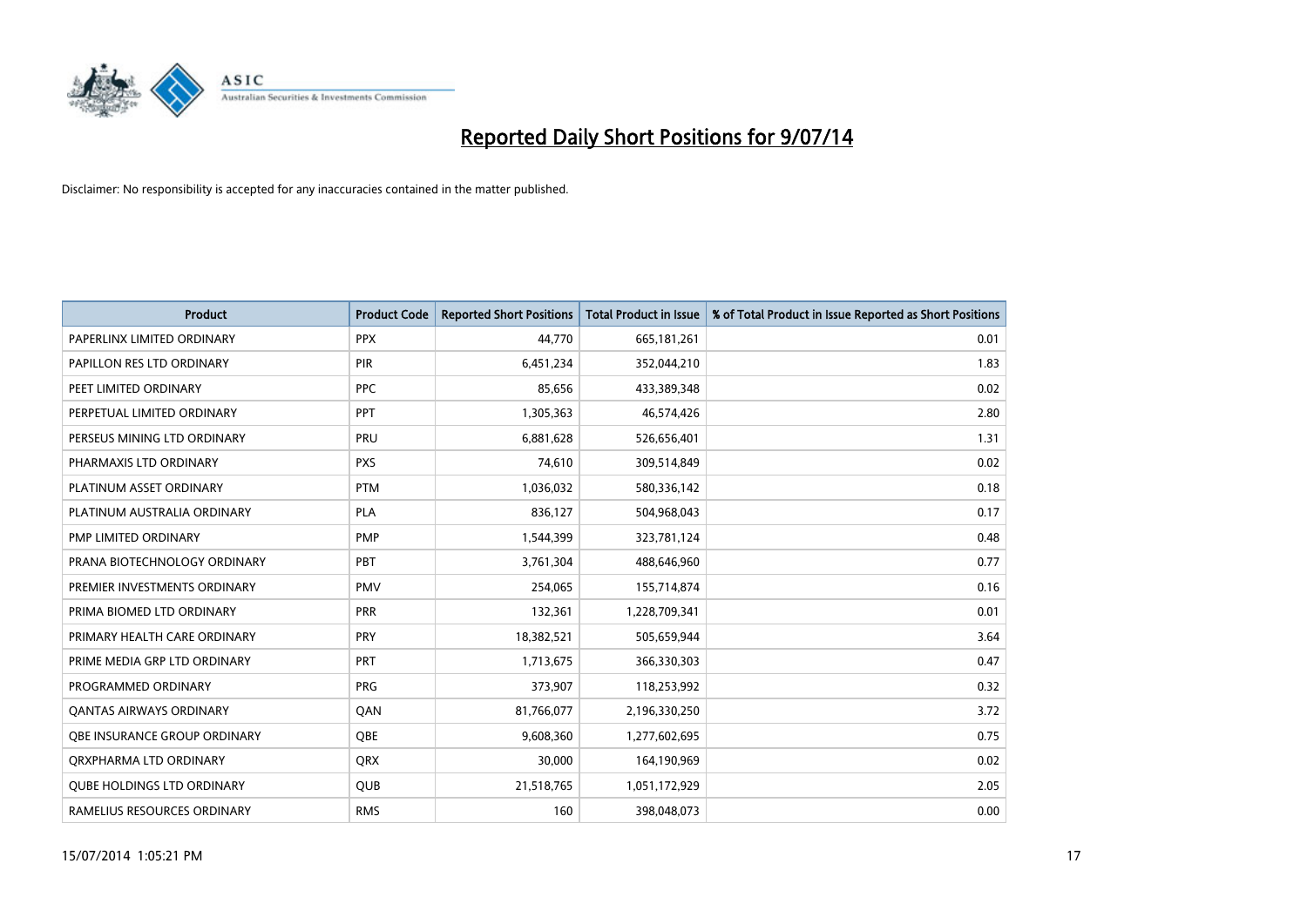

| <b>Product</b>                      | <b>Product Code</b> | <b>Reported Short Positions</b> | <b>Total Product in Issue</b> | % of Total Product in Issue Reported as Short Positions |
|-------------------------------------|---------------------|---------------------------------|-------------------------------|---------------------------------------------------------|
| RAMSAY HEALTH CARE ORDINARY         | <b>RHC</b>          | 1,345,236                       | 202,081,252                   | 0.67                                                    |
| RCG CORPORATION LTD ORDINARY        | <b>RCG</b>          | 8,519                           | 263,808,625                   | 0.00                                                    |
| RCR TOMLINSON ORDINARY              | <b>RCR</b>          | 525,680                         | 136,989,238                   | 0.38                                                    |
| <b>REA GROUP ORDINARY</b>           | <b>REA</b>          | 1,250,304                       | 131,714,699                   | 0.95                                                    |
| RECALL HOLDINGS LTD ORDINARY        | <b>REC</b>          | 5,839,609                       | 312,903,583                   | 1.87                                                    |
| <b>RECKON LIMITED ORDINARY</b>      | <b>RKN</b>          | 1,286,505                       | 126,913,066                   | 1.01                                                    |
| RED 5 LIMITED ORDINARY              | <b>RED</b>          | 174,740                         | 759,451,008                   | 0.02                                                    |
| RED FORK ENERGY ORDINARY            | <b>RFE</b>          | 690,805                         | 501,051,719                   | 0.14                                                    |
| REDBANK ENERGY LTD ORDINARY         | AEJ                 | 13                              | 786,287                       | 0.00                                                    |
| REED RESOURCES LTD ORDINARY         | <b>RDR</b>          | 1,015                           | 523,453,895                   | 0.00                                                    |
| <b>REGIS RESOURCES ORDINARY</b>     | <b>RRL</b>          | 37,046,671                      | 499,744,095                   | 7.41                                                    |
| RESMED INC CDI 10:1                 | <b>RMD</b>          | 38,561,844                      | 1,402,915,440                 | 2.75                                                    |
| RESOLUTE MINING ORDINARY            | <b>RSG</b>          | 8,450,403                       | 641,189,223                   | 1.32                                                    |
| <b>RESOURCE GENERATION ORDINARY</b> | <b>RES</b>          | 1,220                           | 581,380,338                   | 0.00                                                    |
| <b>RETAIL FOOD GROUP ORDINARY</b>   | <b>RFG</b>          | 6,798,432                       | 144,868,508                   | 4.69                                                    |
| REX MINERALS LIMITED ORDINARY       | <b>RXM</b>          | 628,634                         | 220,519,784                   | 0.29                                                    |
| RIO TINTO LIMITED ORDINARY          | <b>RIO</b>          | 3,830,459                       | 435,758,720                   | 0.88                                                    |
| ROC OIL COMPANY ORDINARY            | <b>ROC</b>          | 3,259,921                       | 687,618,400                   | 0.47                                                    |
| ROYAL WOLF HOLDINGS ORDINARY        | <b>RWH</b>          | 213,295                         | 100,387,052                   | 0.21                                                    |
| <b>RURALCO HOLDINGS ORDINARY</b>    | <b>RHL</b>          | 3,658                           | 77,291,069                    | 0.00                                                    |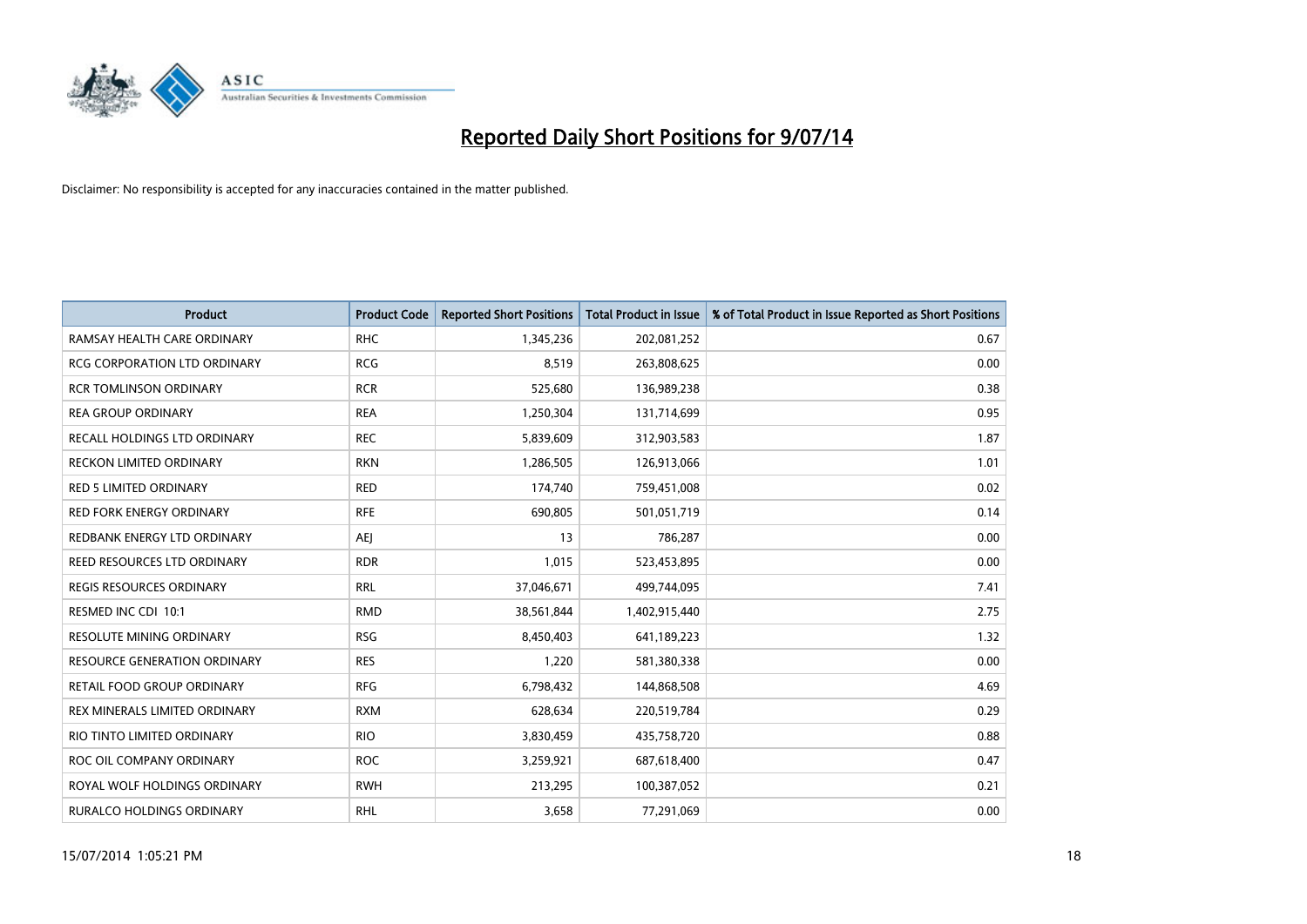

| <b>Product</b>                        | <b>Product Code</b> | <b>Reported Short Positions</b> | <b>Total Product in Issue</b> | % of Total Product in Issue Reported as Short Positions |
|---------------------------------------|---------------------|---------------------------------|-------------------------------|---------------------------------------------------------|
| SAI GLOBAL LIMITED ORDINARY           | SAI                 | 307,436                         | 210,886,085                   | 0.15                                                    |
| SALMAT LIMITED ORDINARY               | <b>SLM</b>          | 54                              | 159,812,799                   | 0.00                                                    |
| SAMSON OIL & GAS LTD ORDINARY         | SSN                 | 20,286,960                      | 2,837,756,933                 | 0.71                                                    |
| SANDFIRE RESOURCES ORDINARY           | <b>SFR</b>          | 1,587,824                       | 155,640,968                   | 1.02                                                    |
| SANTOS LTD ORDINARY                   | <b>STO</b>          | 5,118,924                       | 975,950,694                   | 0.52                                                    |
| SARACEN MINERAL ORDINARY              | SAR                 | 359,899                         | 792,784,738                   | 0.05                                                    |
| SCA PROPERTY GROUP STAPLED SECURITIES | <b>SCP</b>          | 33,413,632                      | 648,628,320                   | 5.15                                                    |
| <b>SCENTRE GRP STAPLED</b>            | SCG                 | 8,222,953                       | 5,324,296,678                 | 0.15                                                    |
| SEDGMAN LIMITED ORDINARY              | <b>SDM</b>          | 1,823,945                       | 227,059,277                   | 0.80                                                    |
| SEEK LIMITED ORDINARY                 | <b>SEK</b>          | 9,481,932                       | 340,459,756                   | 2.79                                                    |
| SELECT HARVESTS ORDINARY              | SHV                 | 120,765                         | 57,999,427                    | 0.21                                                    |
| SENEX ENERGY LIMITED ORDINARY         | <b>SXY</b>          | 7,779,186                       | 1,147,010,917                 | 0.68                                                    |
| SERVCORP LIMITED ORDINARY             | SRV                 | 4,505                           | 98,432,275                    | 0.00                                                    |
| SERVICE STREAM ORDINARY               | SSM                 | 30                              | 386,389,873                   | 0.00                                                    |
| SEVEN GROUP HOLDINGS ORDINARY         | <b>SVW</b>          | 330,282                         | 302,691,886                   | 0.11                                                    |
| SEVEN WEST MEDIA LTD ORDINARY         | SWM                 | 9,404,957                       | 999,160,872                   | 0.94                                                    |
| SFG AUSTRALIA LTD ORDINARY            | <b>SFW</b>          | 2,103,543                       | 734,874,200                   | 0.29                                                    |
| SG FLEET GROUP LTD ORDINARY           | <b>SGF</b>          | 738,005                         | 242,691,826                   | 0.30                                                    |
| SIGMA PHARMACEUTICAL ORDINARY         | <b>SIP</b>          | 18,107,293                      | 1,112,511,644                 | 1.63                                                    |
| SILEX SYSTEMS ORDINARY                | <b>SLX</b>          | 3,350,406                       | 170,367,734                   | 1.97                                                    |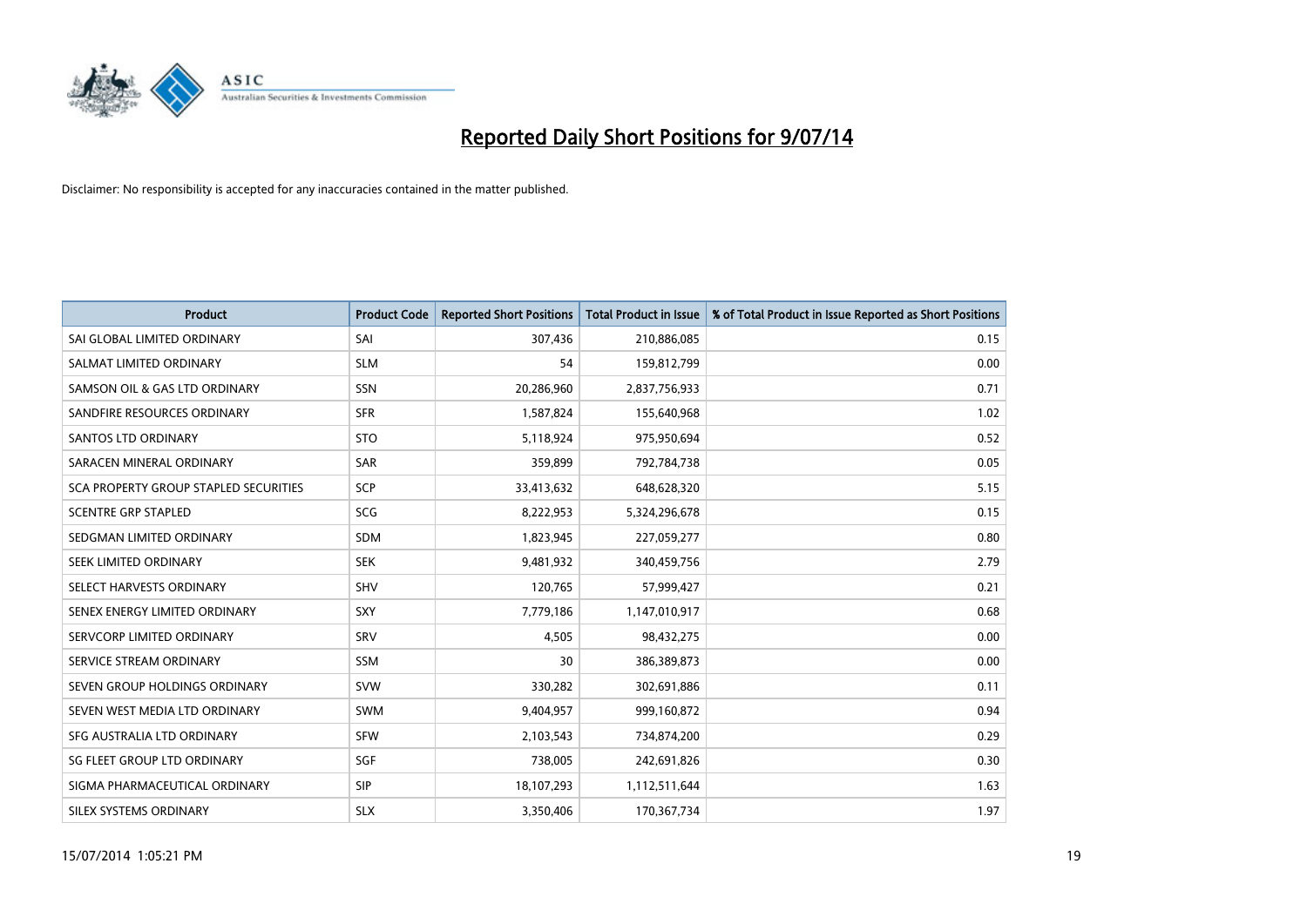

| <b>Product</b>                           | <b>Product Code</b> | <b>Reported Short Positions</b> | <b>Total Product in Issue</b> | % of Total Product in Issue Reported as Short Positions |
|------------------------------------------|---------------------|---------------------------------|-------------------------------|---------------------------------------------------------|
| SILVER CHEF LIMITED ORDINARY             | SIV                 | 83,349                          | 29,469,492                    | 0.28                                                    |
| SILVER LAKE RESOURCE ORDINARY            | <b>SLR</b>          | 16,186,853                      | 503,233,971                   | 3.22                                                    |
| SIMS METAL MGMT LTD ORDINARY             | SGM                 | 11,602,649                      | 204,604,433                   | 5.67                                                    |
| SINGAPORE TELECOMM. CHESS DEPOSITARY INT | SGT                 | 8,443,083                       | 116,807,316                   | 7.23                                                    |
| SINO GAS ENERGY ORDINARY                 | <b>SEH</b>          | 2,534,286                       | 1,530,457,040                 | 0.17                                                    |
| SIRIUS RESOURCES NL ORDINARY             | <b>SIR</b>          | 12,556,968                      | 262,044,586                   | 4.79                                                    |
| SIRTEX MEDICAL ORDINARY                  | <b>SRX</b>          | 105,312                         | 56,108,439                    | 0.19                                                    |
| SKILLED GROUP LTD ORDINARY               | <b>SKE</b>          | 1,973,456                       | 235,254,496                   | 0.84                                                    |
| <b>SKY NETWORK ORDINARY</b>              | <b>SKT</b>          | 149,960                         | 389,139,785                   | 0.04                                                    |
| SKYCITY ENT GRP LTD ORDINARY             | <b>SKC</b>          | 6,778,468                       | 582,088,094                   | 1.16                                                    |
| <b>SLATER &amp; GORDON ORDINARY</b>      | <b>SGH</b>          | 6,701,940                       | 204,338,625                   | 3.28                                                    |
| SMS MANAGEMENT, ORDINARY                 | <b>SMX</b>          | 3,339,625                       | 70,099,763                    | 4.76                                                    |
| SONIC HEALTHCARE ORDINARY                | <b>SHL</b>          | 3,031,949                       | 400,811,556                   | 0.76                                                    |
| SOUL PATTINSON (W.H) ORDINARY            | SOL                 | 13,084                          | 239,395,320                   | 0.01                                                    |
| SP AUSNET STAPLED SECURITIES             | <b>SPN</b>          | 37,620,690                      | 3,425,244,162                 | 1.10                                                    |
| SPARK INFRASTRUCTURE STAPLED US PROHIBT. | SKI                 | 18,562,070                      | 1,466,360,128                 | 1.27                                                    |
| SPDR 200 FUND ETF UNITS                  | <b>STW</b>          | 8,195                           | 46,026,368                    | 0.02                                                    |
| SPECIALTY FASHION ORDINARY               | <b>SFH</b>          | 789                             | 192,236,121                   | 0.00                                                    |
| SPOTLESS GRP HLD LTD ORDINARY            | <b>SPO</b>          | 17,384,817                      | 1,098,290,178                 | 1.58                                                    |
| ST BARBARA LIMITED ORDINARY              | <b>SBM</b>          | 14,505,443                      | 488,074,077                   | 2.97                                                    |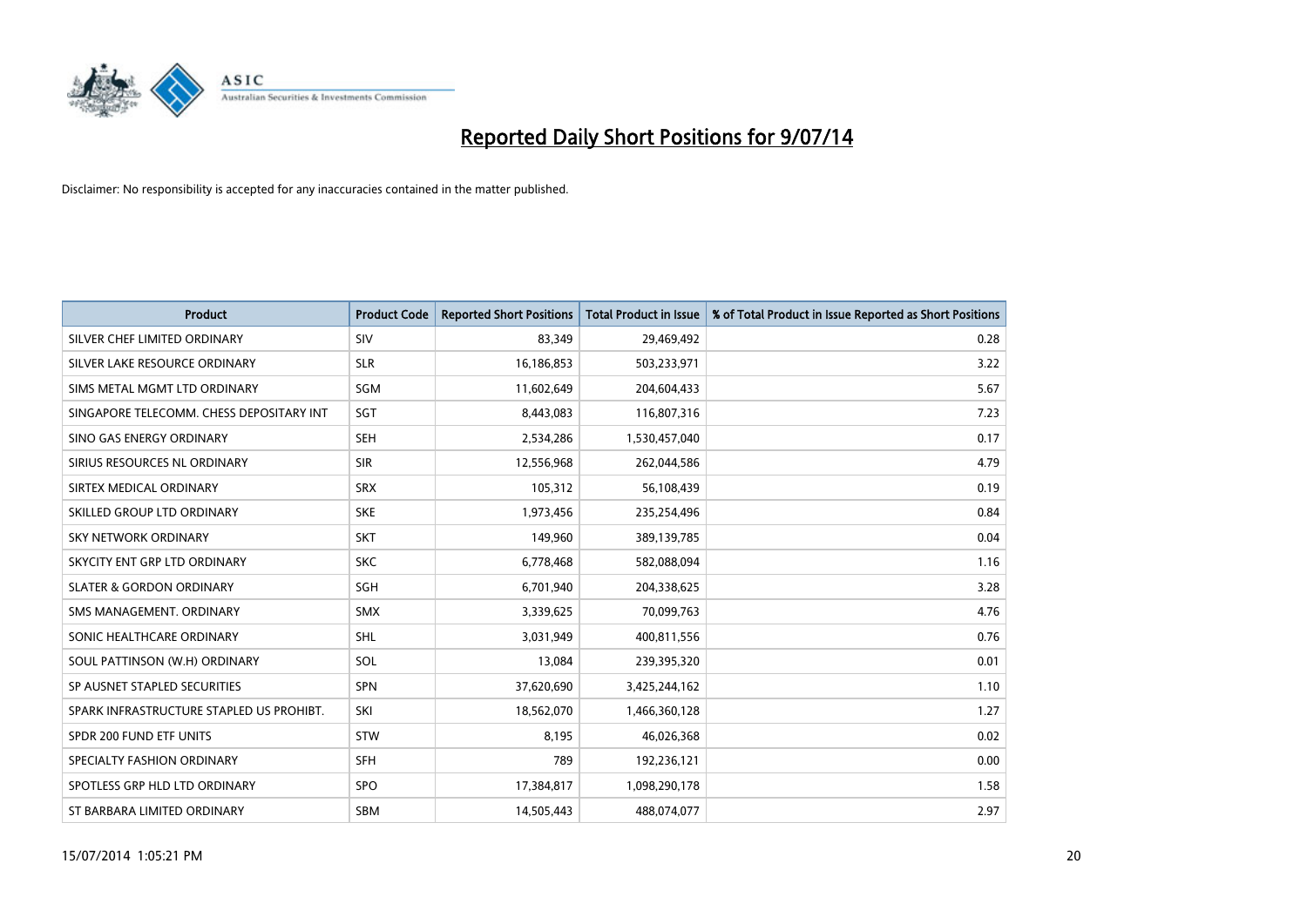

| <b>Product</b>                   | <b>Product Code</b> | <b>Reported Short Positions</b> | <b>Total Product in Issue</b> | % of Total Product in Issue Reported as Short Positions |
|----------------------------------|---------------------|---------------------------------|-------------------------------|---------------------------------------------------------|
| STARPHARMA HOLDINGS ORDINARY     | <b>SPL</b>          | 14,104,270                      | 285,109,680                   | 4.95                                                    |
| STEADFAST GROUP LTD ORDINARY     | <b>SDF</b>          | 3,904,255                       | 501,638,307                   | 0.78                                                    |
| STH CRS ELECT ENGNR ORDINARY     | <b>SXE</b>          | 19,573                          | 161,523,130                   | 0.01                                                    |
| STHN CROSS MEDIA ORDINARY        | SXL                 | 23,619,379                      | 705,246,986                   | 3.35                                                    |
| STOCKLAND UNITS/ORD STAPLED      | SGP                 | 11,702,949                      | 2,326,978,560                 | 0.50                                                    |
| STRAITS RES LTD. ORDINARY        | SRO                 | 28,747                          | 1,217,730,293                 | 0.00                                                    |
| STRIKE ENERGY LTD ORDINARY       | <b>STX</b>          | 3,727                           | 833,330,946                   | 0.00                                                    |
| STW COMMUNICATIONS ORDINARY      | SGN                 | 2,104,359                       | 403,828,512                   | 0.52                                                    |
| SUNCORP GROUP LTD ORDINARY       | <b>SUN</b>          | 8,182,915                       | 1,286,600,980                 | 0.64                                                    |
| SUNDANCE ENERGY ORDINARY         | <b>SEA</b>          | 8,826,989                       | 548,714,663                   | 1.61                                                    |
| SUNDANCE RESOURCES ORDINARY      | <b>SDL</b>          | 82,157,442                      | 3,082,028,456                 | 2.67                                                    |
| SUNLAND GROUP LTD ORDINARY       | <b>SDG</b>          | 151,557                         | 181,710,087                   | 0.08                                                    |
| SUPER RET REP LTD ORDINARY       | SUL                 | 5,103,583                       | 196,731,620                   | 2.59                                                    |
| SYD AIRPORT STAPLED US PROHIBIT. | <b>SYD</b>          | 15,583,430                      | 2,216,216,041                 | 0.70                                                    |
| SYRAH RESOURCES ORDINARY         | <b>SYR</b>          | 6,254,215                       | 162,500,614                   | 3.85                                                    |
| TABCORP HOLDINGS LTD ORDINARY    | <b>TAH</b>          | 14,020,725                      | 762,954,019                   | 1.84                                                    |
| TAP OIL LIMITED ORDINARY         | <b>TAP</b>          | 134,589                         | 243,150,627                   | 0.06                                                    |
| TASSAL GROUP LIMITED ORDINARY    | <b>TGR</b>          | 598,866                         | 146,507,029                   | 0.41                                                    |
| <b>TATTS GROUP LTD ORDINARY</b>  | <b>TTS</b>          | 29,915,972                      | 1,434,447,341                 | 2.09                                                    |
| TECHNOLOGY ONE ORDINARY          | <b>TNE</b>          | 41,403                          | 308,506,455                   | 0.01                                                    |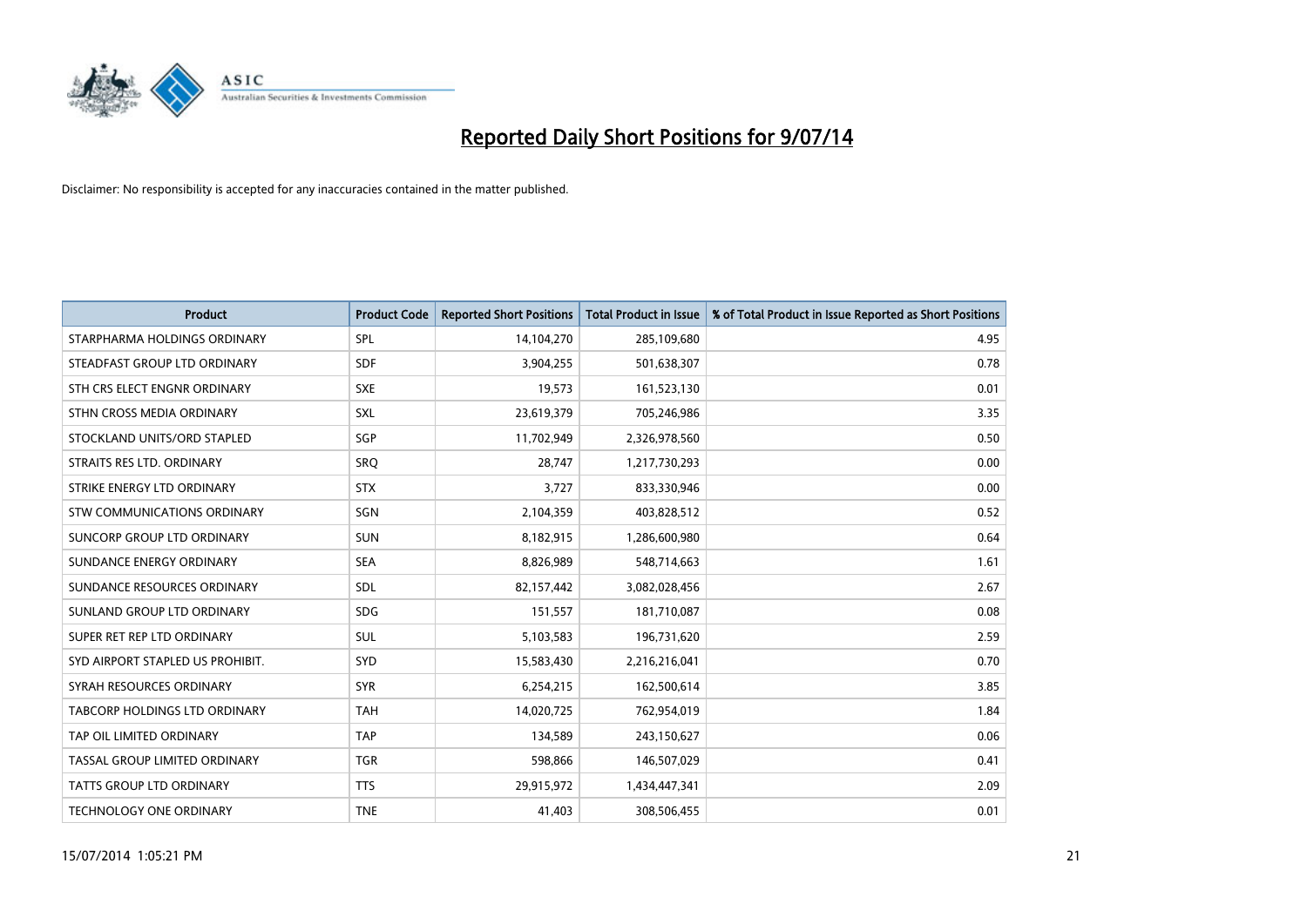

| <b>Product</b>                       | <b>Product Code</b> | <b>Reported Short Positions</b> | <b>Total Product in Issue</b> | % of Total Product in Issue Reported as Short Positions |
|--------------------------------------|---------------------|---------------------------------|-------------------------------|---------------------------------------------------------|
| <b>TELECOM CORPORATION ORDINARY</b>  | <b>TEL</b>          | 8,112,017                       | 1,828,530,844                 | 0.44                                                    |
| TELSTRA CORPORATION. ORDINARY        | <b>TLS</b>          | 26,506,615                      | 12,443,074,357                | 0.21                                                    |
| TEN NETWORK HOLDINGS ORDINARY        | <b>TEN</b>          | 174,244,724                     | 2,630,984,596                 | 6.62                                                    |
| TERANGA GOLD CORP CDI 1:1            | <b>TGZ</b>          | 180,702                         | 82,371,687                    | 0.22                                                    |
| TFS CORPORATION LTD ORDINARY         | <b>TFC</b>          | 1,705,022                       | 324,157,408                   | 0.53                                                    |
| THE PAS GROUP LTD ORDINARY           | <b>PGR</b>          | 947,389                         | 136,690,860                   | 0.69                                                    |
| THE REJECT SHOP ORDINARY             | <b>TRS</b>          | 3,383,971                       | 28,844,648                    | 11.73                                                   |
| THORN GROUP LIMITED ORDINARY         | <b>TGA</b>          | 48,138                          | 149,494,813                   | 0.03                                                    |
| <b>TIGER RESOURCES ORDINARY</b>      | <b>TGS</b>          | 4,811,054                       | 898,784,227                   | 0.54                                                    |
| TITAN ENERGY SERVICE ORDINARY        | <b>TTN</b>          | 22,232                          | 50,585,915                    | 0.04                                                    |
| TOLL HOLDINGS LTD ORDINARY           | <b>TOL</b>          | 29,066,484                      | 717,133,875                   | 4.05                                                    |
| TOX FREE SOLUTIONS ORDINARY          | <b>TOX</b>          | 3,644,123                       | 133,752,359                   | 2.72                                                    |
| TPG TELECOM LIMITED ORDINARY         | <b>TPM</b>          | 10,704,968                      | 793,808,141                   | 1.35                                                    |
| <b>TRADE ME GROUP ORDINARY</b>       | <b>TME</b>          | 2,663,615                       | 396,584,956                   | 0.67                                                    |
| TRANSFIELD SERVICES ORDINARY         | <b>TSE</b>          | 29,283,272                      | 512,457,716                   | 5.71                                                    |
| TRANSPACIFIC INDUST. ORDINARY        | <b>TPI</b>          | 854,482                         | 1,579,472,080                 | 0.05                                                    |
| TRANSURBAN GROUP TRIPLE STAPLED SEC. | <b>TCL</b>          | 13,494,278                      | 1,896,384,069                 | 0.71                                                    |
| <b>TREASURY GROUP ORDINARY</b>       | <b>TRG</b>          | 30,492                          | 23,070,755                    | 0.13                                                    |
| TREASURY WINE ESTATE ORDINARY        | <b>TWE</b>          | 27,916,770                      | 649,427,560                   | 4.30                                                    |
| TRITON MIN LTD ORDINARY              | <b>TON</b>          | 70,100                          | 271,827,597                   | 0.03                                                    |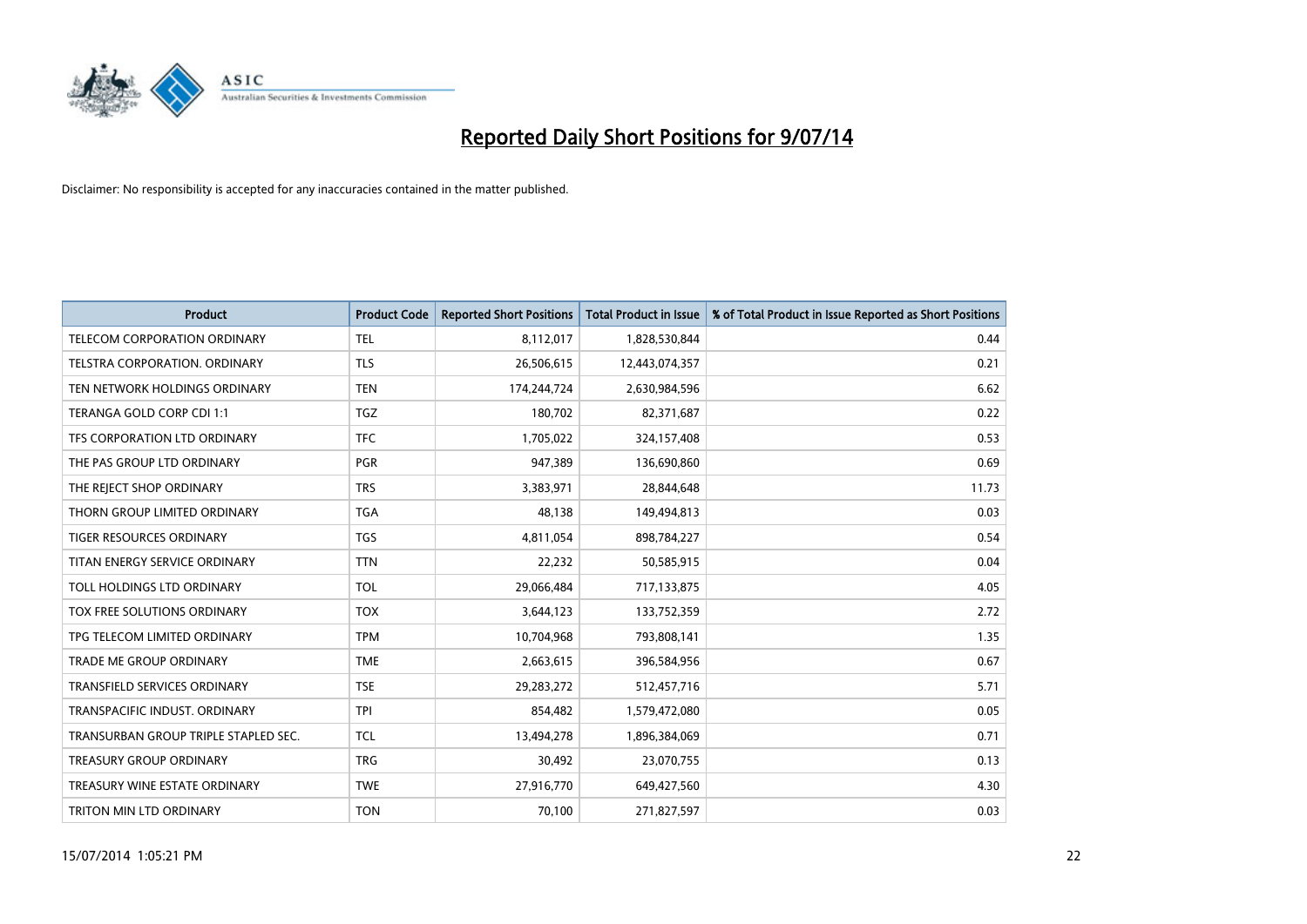

| <b>Product</b>                       | <b>Product Code</b> | <b>Reported Short Positions</b> | <b>Total Product in Issue</b> | % of Total Product in Issue Reported as Short Positions |
|--------------------------------------|---------------------|---------------------------------|-------------------------------|---------------------------------------------------------|
| TROY RESOURCES LTD ORDINARY          | <b>TRY</b>          | 2,401,707                       | 195,034,997                   | 1.23                                                    |
| UGL LIMITED ORDINARY                 | UGL                 | 18,389,357                      | 166,511,240                   | 11.04                                                   |
| UNILIFE CORPORATION CDI 6:1          | <b>UNS</b>          | 120,000                         | 268,300,092                   | 0.04                                                    |
| URANEX LIMITED ORDINARY              | <b>UNX</b>          | 86,621                          | 262,089,567                   | 0.03                                                    |
| US MASTERS RES FUND ORDINARY UNITS   | <b>URF</b>          | 27                              | 263,972,915                   | 0.00                                                    |
| UXC LIMITED ORDINARY                 | <b>UXC</b>          | 3,165,098                       | 322,477,434                   | 0.98                                                    |
| <b>VEDA GROUP LTD ORDINARY</b>       | <b>VED</b>          | 16,557,140                      | 842,055,406                   | 1.97                                                    |
| VILLAGE ROADSHOW LTD ORDINARY        | <b>VRL</b>          | 1,274,981                       | 159,504,142                   | 0.80                                                    |
| <b>VIRGIN AUS HLDG LTD ORDINARY</b>  | <b>VAH</b>          | 61,826,097                      | 3,514,825,734                 | 1.76                                                    |
| <b>VIRTUS HEALTH LTD ORDINARY</b>    | <b>VRT</b>          | 3,349,325                       | 79,722,678                    | 4.20                                                    |
| <b>VOCATION LTD ORDINARY</b>         | <b>VET</b>          | 12,042,498                      | 202,899,894                   | 5.94                                                    |
| <b>VOCUS COMMS LTD ORDINARY</b>      | <b>VOC</b>          | 321,662                         | 92,934,834                    | 0.35                                                    |
| WARRNAMBOOL CHEESE ORDINARY          | <b>WCB</b>          | 5,043                           | 56,098,797                    | 0.01                                                    |
| <b>WATPAC LIMITED ORDINARY</b>       | <b>WTP</b>          | 2,615                           | 186,489,922                   | 0.00                                                    |
| WEBJET LIMITED ORDINARY              | <b>WEB</b>          | 1,553,007                       | 79,397,959                    | 1.96                                                    |
| <b>WESFARMERS LIMITED ORDINARY</b>   | <b>WES</b>          | 5,205,548                       | 1,143,274,951                 | 0.46                                                    |
| WESTERN AREAS LTD ORDINARY           | <b>WSA</b>          | 16,464,970                      | 232,310,014                   | 7.09                                                    |
| WESTERN DESERT RES. ORDINARY         | <b>WDR</b>          | 6,104,816                       | 620,049,919                   | 0.98                                                    |
| WESTERN DESERT RES. RIGHTS 31-MAR-14 | <b>WDRR</b>         | 17,835                          | 120,009,662                   | 0.01                                                    |
| <b>WESTFIELD CORP STAPLED</b>        | WFD                 | 6,093,999                       | 2,078,089,686                 | 0.29                                                    |